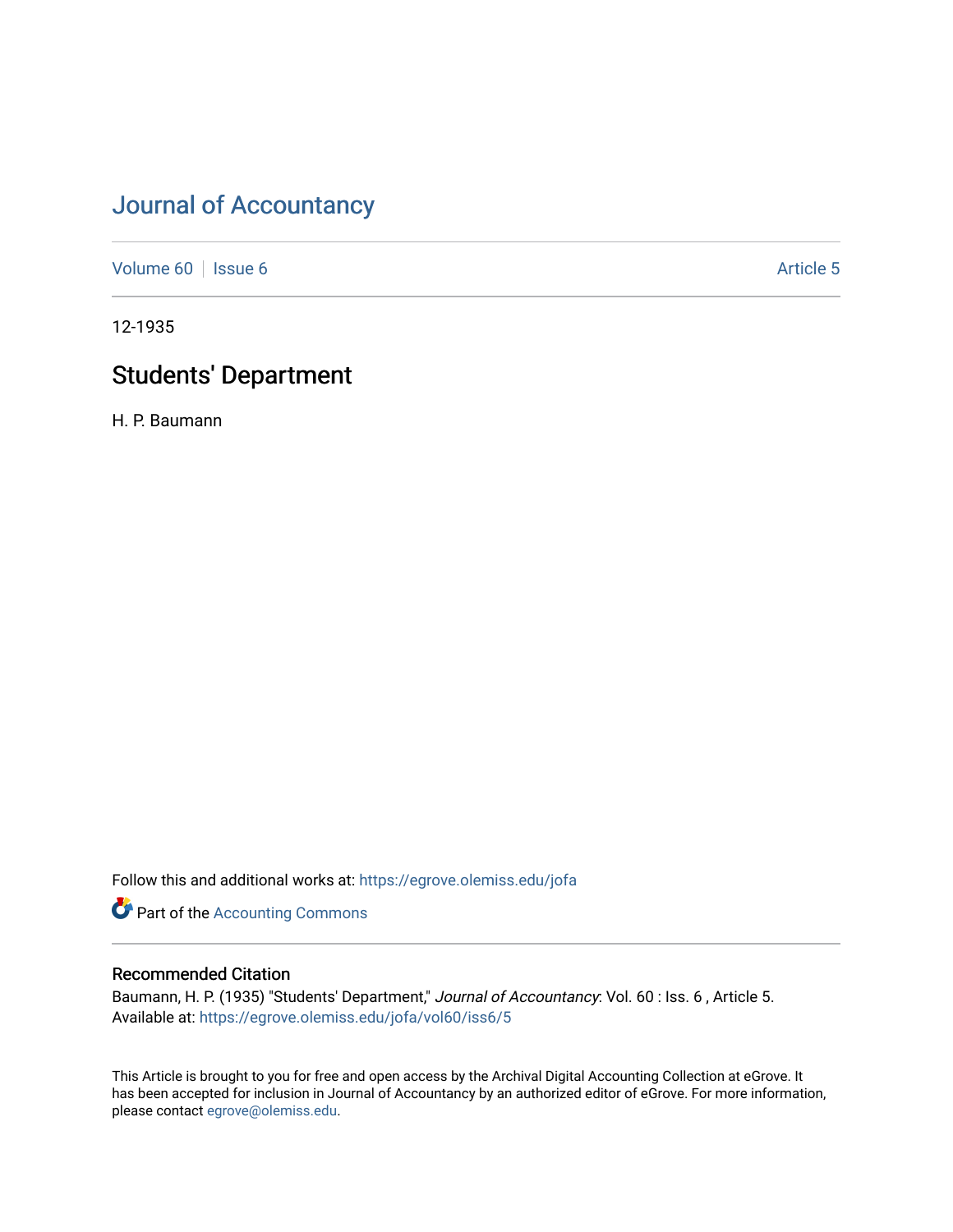#### H. P. Baumann, *Editor*

#### OHIO C. P. A. EXAMINATION

#### PRACTICAL ACCOUNTING

#### Examination Thursday, November 2, 1933—1:30 P. M. to 6:30 P. M.

#### Problem No. 2

The A Company of Cleveland, Ohio, purchased the business of The Products Company on December 31, 1925, and operated it until December 31, 1928, which time you were engaged to make an audit for the three years then ended, for which the surplus account shows as follows:

| Net profit for the year $1926$   |          | \$117,900<br>48.504   |
|----------------------------------|----------|-----------------------|
| Dividends paid— $1926$           | \$42,000 |                       |
|                                  | 22,000   |                       |
| Factory employees bonus— $1926$  | 45,000   |                       |
| Factory employees bonus-1927     | 30.000   |                       |
| Charitable contributions $-1926$ | 3,004    |                       |
| Balance December 31, 1928        | 24,400   |                       |
|                                  |          | $$166.404$ $$166.404$ |
|                                  |          |                       |

"Cash on hand," as listed on the trial balance of December 31, 1928, includes receipts for advances to officers of \$2,500, and memorandum of liability to the cashier for \$1,000 for funds advanced by him. "Cash on deposit" when reconciled to amount reported by bank indicates that a cheque for \$5,000 and charged back by the bank but the return of the cheque had not been entered on the company's books.

Accounts receivable after all necessary adjustments were aged as follows:

| December $25\%$                   |       | July 1 to September 30. $5\%$ |  |
|-----------------------------------|-------|-------------------------------|--|
| November $10\%$                   |       | January 1 to June 30 $10\%$   |  |
| $October \dots \dots \dots \dots$ | $5\%$ |                               |  |
|                                   |       |                               |  |

Uncollectible accounts aggregating \$54,000 are worthless. These accounts represent all the unpaid amounts for 1926; one third of those for 1927 and onehalf of those for the first six months of 1928. These uncollectible accounts of 1926 and 1927 were actually charged off in the accounts receivable ledger at the close of the respective years but the general ledger control has not been adjusted.

It was estimated in 1927 that 50 per cent. would be recovered on deposits in the bank closed during that year. The loss, for purposes of this problem, may be regarded as a non-deductible tax item.

On January 1, 1928, a cost system was put into effect on the basis of "stand-<br>ard" or "budgeted costs." The finished inventory at the beginning of 1928,<br>which was entirely disposed of during the year, was priced at actual 1928 was considered to be normal and will be continued indefinitely. The company did not pay the bond interest due July 1, 1928, and thereafter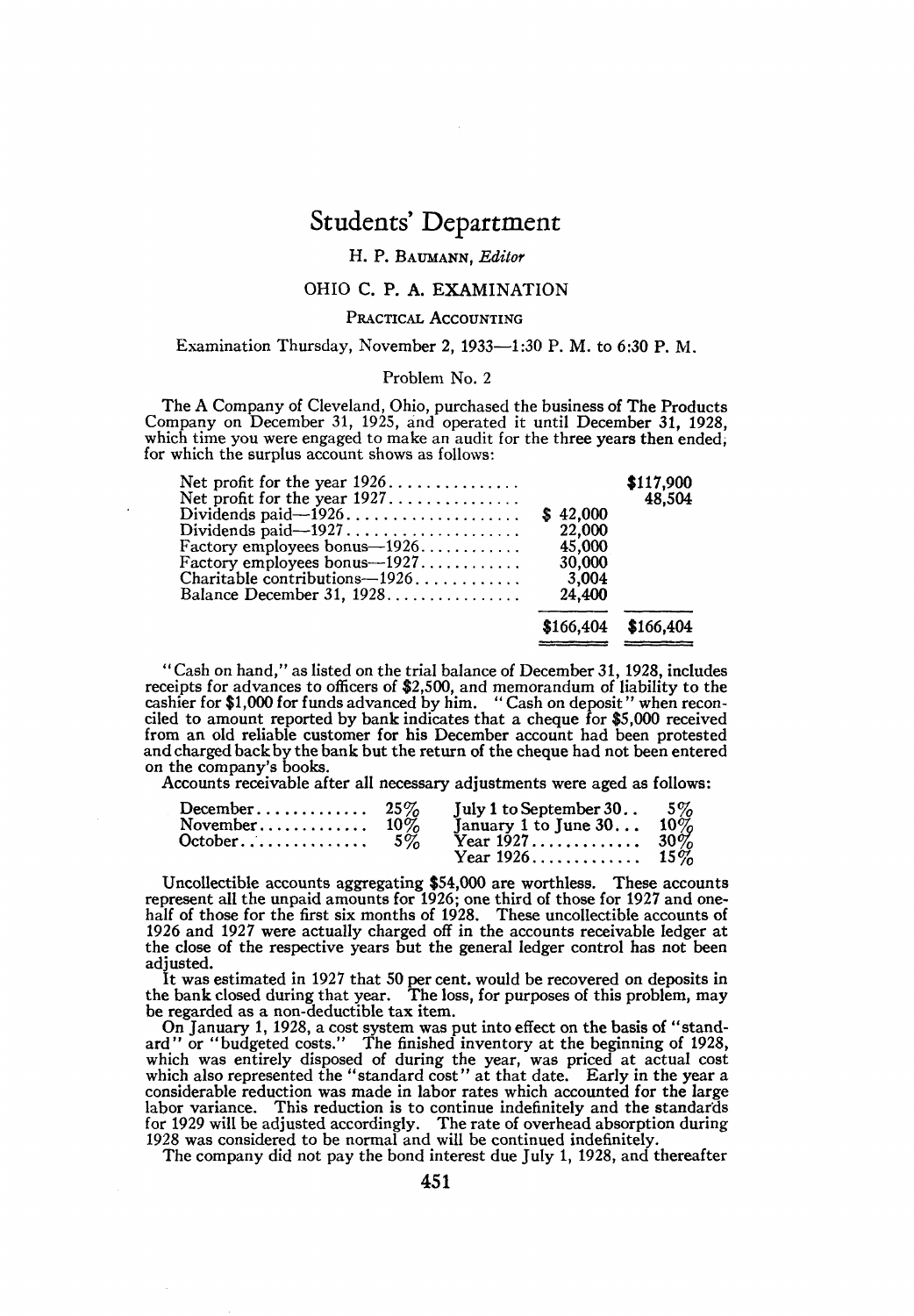nor principal payment due January 1, 1929. A bondholders' protective committee was formed in 1929 and proposed the following plan of reorganization:

Bonds and B Company liability to be converted into 6% preferred at par. Accrued interest to be waived if plan is consummated. Preferred to be converted into 2,000 shares of no par common. Present common stock to be surrendered and cancelled. Life insurance policy to be surrendered for working capital.

Officers' salaries to be limited to \$30,000 a year.

Prepare (1) pro forma balance-sheet and three year income and expense statement giving retrospective effect to the proposed plan; and (2) usual statement of income and expense and surplus for the same period.

Trial balance—"A" Company—December 31, 1928

| Inventory—finished $12/31/28$ (standard basis)<br>Life insurance surrender value (available $12/31/28$ )<br>Plant and equipment<br>Treasury bonds- $$6,000$ par value (acquired $3/1/28$ ).<br>Unamortized portion of bond discount and expense<br>Depreciation reserve<br>Accounts payable-B Company<br>Accrued interest on bonds<br>Notes payable-closed bank<br>Notes payable—life insurance<br>6\% bonds (dated $1/1/26$ —due \$40,000 annually)<br>Capital stock—preferred $7\%$ cumulative<br>$Cost of sales \dots \dots \dots \dots \dots \dots \dots \dots \dots \dots \dots$<br>Labor variance<br>Overhead variance | 2,000<br>9,000<br>175,000<br>125,000<br>270,000<br>14.000<br>8,000<br>30,000<br>581,000<br>3,000<br>28,000<br>480,000<br>20,000 | \$. | 184,000<br>149,000<br>180,000<br>9,600<br>22,000<br>3,000<br>320,000<br>200.000<br>200,000<br>24,400<br>650,000<br>50,000 |
|------------------------------------------------------------------------------------------------------------------------------------------------------------------------------------------------------------------------------------------------------------------------------------------------------------------------------------------------------------------------------------------------------------------------------------------------------------------------------------------------------------------------------------------------------------------------------------------------------------------------------|---------------------------------------------------------------------------------------------------------------------------------|-----|---------------------------------------------------------------------------------------------------------------------------|
|                                                                                                                                                                                                                                                                                                                                                                                                                                                                                                                                                                                                                              |                                                                                                                                 |     |                                                                                                                           |
| Officers' salaries<br>General and administrative expenses<br>Selling expenses<br>Bond interest expense<br>Bond expense amortization                                                                                                                                                                                                                                                                                                                                                                                                                                                                                          | 55,000<br>48,000<br>134,400<br>4,000<br>9,600<br>4,000                                                                          |     | 8,000                                                                                                                     |
|                                                                                                                                                                                                                                                                                                                                                                                                                                                                                                                                                                                                                              | \$2,000,000                                                                                                                     |     | \$2,000,000                                                                                                               |

Analysis of accounts

|                                                | Finished<br>inventory | Raw<br>material<br>inventory | Labor<br>variance | Overhead<br>variance |
|------------------------------------------------|-----------------------|------------------------------|-------------------|----------------------|
| Debits:<br>Inventory $1/1/28$<br>Purchases     | \$300,000             | \$50,000<br>225.000          |                   |                      |
| Labor<br>Manufacturing expense                 |                       |                              | \$100,000         | \$170,000            |
| $Transfers \ldots \ldots \ldots \ldots \ldots$ | 450,000               |                              |                   |                      |
|                                                | \$750,000<br>452      | \$275.000                    | \$100,000         | \$170,000            |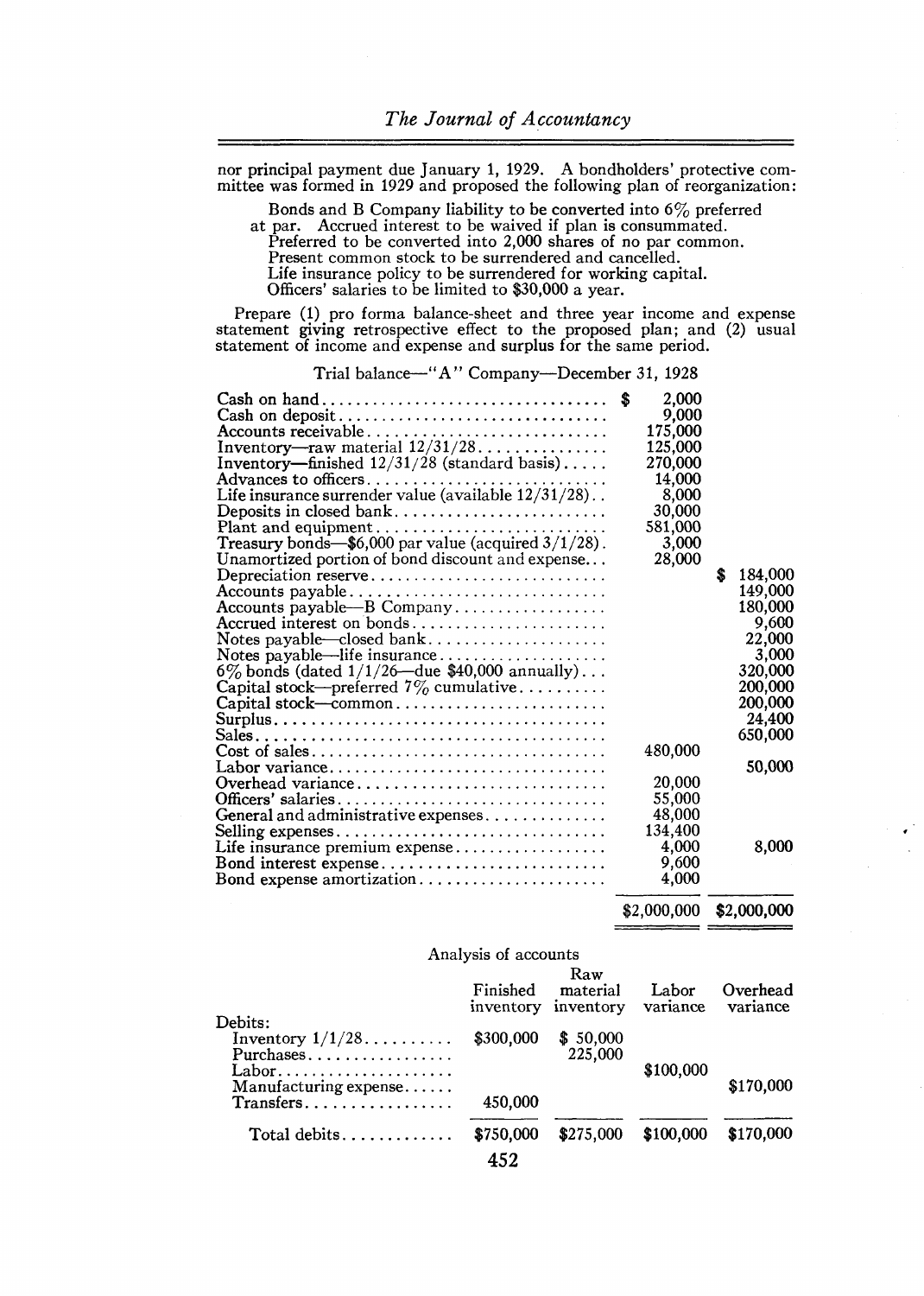|                                                                                       |                               | Raw                                             |                   |                      |  |
|---------------------------------------------------------------------------------------|-------------------------------|-------------------------------------------------|-------------------|----------------------|--|
|                                                                                       | Finished<br>inventory         | material<br>inventory                           | Labor<br>variance | Overhead<br>variance |  |
| <i>Less:</i> credits:                                                                 |                               |                                                 |                   |                      |  |
| $\bf Transfers$ to cost of sales $\ldots$ .<br><b>Transfers to finished inventory</b> | \$480,000                     | \$150,000                                       | \$150,000         | \$150,000            |  |
| Balance $12/31/28$                                                                    | \$270,000                     | \$125,000                                       | \$50,000          | \$20,000             |  |
|                                                                                       |                               |                                                 |                   |                      |  |
|                                                                                       | Income and expense            |                                                 |                   |                      |  |
|                                                                                       | 1926                          | 1927                                            |                   |                      |  |
|                                                                                       |                               |                                                 |                   |                      |  |
| Sales<br>Finished product—beginning $\$                                               | 350,000                       | \$1,800,000                                     | 200,000           | \$1,250,000          |  |
| Raw materials-beginning                                                               | 75.000                        |                                                 | 100,000           |                      |  |
| $Raw$ materials—purchases                                                             | 700,000                       |                                                 | 500,000           |                      |  |
|                                                                                       | 250,000                       |                                                 | 200,000           |                      |  |
| Manufacturing expenses                                                                | 257,000                       |                                                 | 212,000           |                      |  |
| Life insurance $\text{premium} \dots \dots$                                           | 4,000                         |                                                 | 4,000             |                      |  |
| Officers' salaries                                                                    | 60,000                        |                                                 | 55,000            |                      |  |
| General and administrative ex-                                                        |                               |                                                 |                   |                      |  |
| $penses \ldots \ldots \ldots \ldots \ldots \ldots$                                    | 60,000                        |                                                 | 50,000            |                      |  |
| Bond interest                                                                         | 12,000                        |                                                 | 33,600            |                      |  |
| Bond expense amortization                                                             |                               |                                                 | 8,000             |                      |  |
| Selling expenses                                                                      | 201,000                       |                                                 | 181,000           |                      |  |
| Federal income taxes                                                                  |                               | 13,100 $(10\%)$                                 |                   | $7,896$ (14\%)       |  |
| Inventory end—finished                                                                |                               | 200,000                                         |                   | 300,000              |  |
| Inventory $end$ —raw                                                                  |                               | 100,000                                         |                   | 50,000               |  |
|                                                                                       | 117,900                       |                                                 | 48,504            |                      |  |
|                                                                                       |                               | \$2,100,000 \$2,100,000 \$1,600,000 \$1,600,000 |                   |                      |  |
|                                                                                       |                               |                                                 |                   |                      |  |
| Solution:                                                                             |                               |                                                 |                   |                      |  |
|                                                                                       | Explanatory adjusting entries |                                                 |                   |                      |  |
|                                                                                       |                               |                                                 | Dr.               | Cr.                  |  |
|                                                                                       | (1)                           |                                                 |                   |                      |  |
|                                                                                       |                               |                                                 | 2,500<br>S        |                      |  |
| Advances to officers                                                                  |                               |                                                 |                   |                      |  |
|                                                                                       |                               |                                                 |                   | 2,500                |  |
| To set forth the amount due from officers which amount                                |                               |                                                 |                   |                      |  |
| was carried in the cash on hand account.                                              |                               |                                                 |                   |                      |  |
|                                                                                       |                               |                                                 |                   |                      |  |
|                                                                                       | (2)                           |                                                 |                   |                      |  |
|                                                                                       |                               |                                                 | 1,000<br>S        |                      |  |
| Due to employee $\dots\dots\dots\dots\dots\dots\dots\dots\dots\dots\dots\dots$        |                               |                                                 |                   | 1,000<br>S           |  |
|                                                                                       |                               |                                                 |                   |                      |  |
| To set forth the amount due to the cashier for funds                                  |                               |                                                 |                   |                      |  |
| advanced by him.                                                                      |                               |                                                 |                   |                      |  |
|                                                                                       |                               |                                                 |                   |                      |  |
|                                                                                       | (3)                           |                                                 |                   |                      |  |
| Accounts receivable                                                                   |                               |                                                 | 5,000             |                      |  |
| Cash on deposit                                                                       |                               |                                                 |                   | 5,000<br>\$          |  |
| To charge back the cheque for \$5,000 which cheque had                                |                               |                                                 |                   |                      |  |
|                                                                                       |                               |                                                 |                   |                      |  |
| been protested but not entered on the company's                                       |                               |                                                 |                   |                      |  |
| books.                                                                                |                               |                                                 |                   |                      |  |

 $\mathcal{A}$ 

453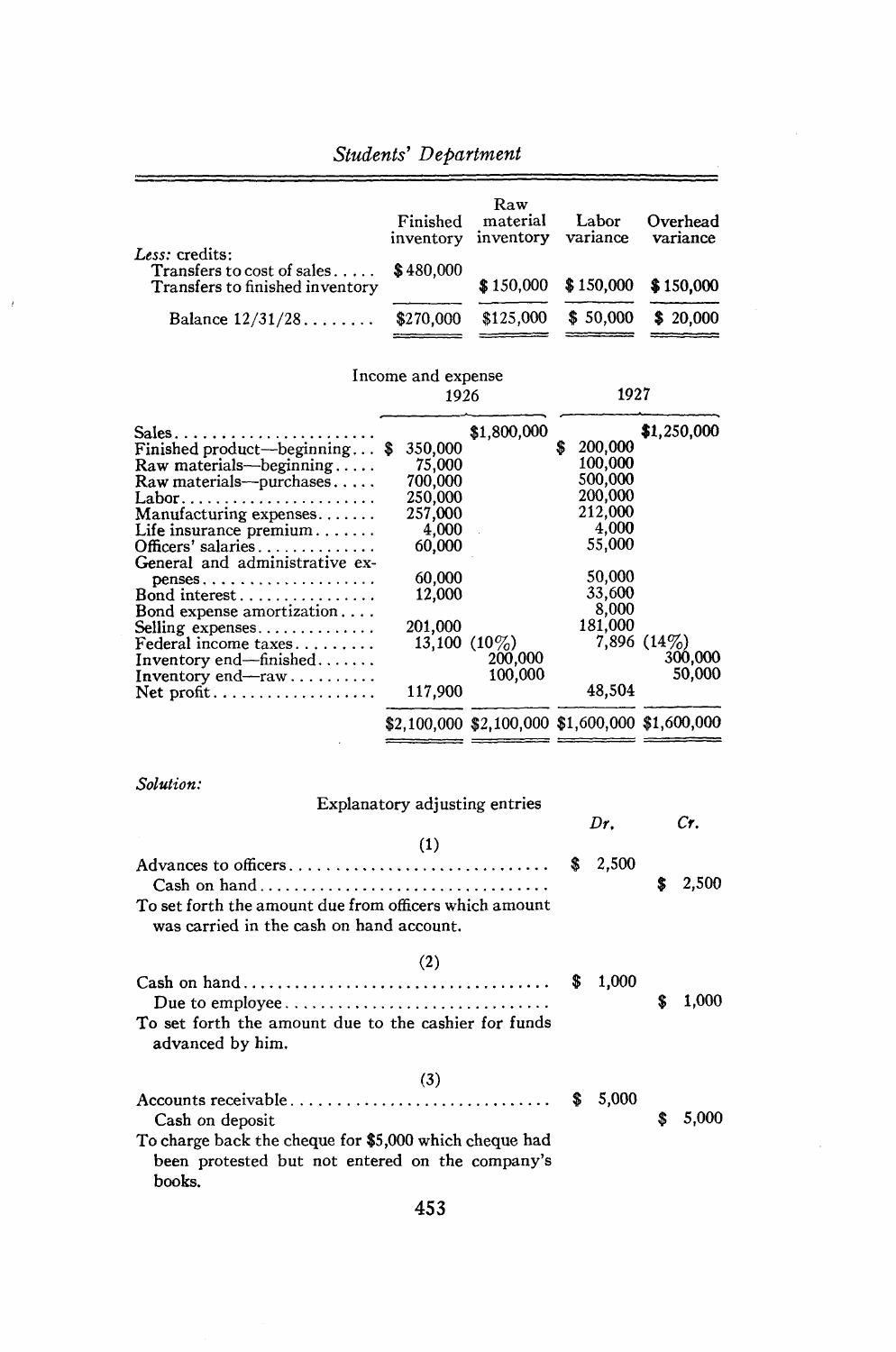| Bad debts:                                                                                                                                                                                                                  |                                                                                                                                                        | (4)                |                    | Dr.                         | Cr.      |
|-----------------------------------------------------------------------------------------------------------------------------------------------------------------------------------------------------------------------------|--------------------------------------------------------------------------------------------------------------------------------------------------------|--------------------|--------------------|-----------------------------|----------|
|                                                                                                                                                                                                                             | Accounts receivable                                                                                                                                    |                    |                    | \$27,000<br>18,000<br>9,000 | \$54,000 |
| To clear the bad debts from the general ledger control-<br>ling account as follows:                                                                                                                                         |                                                                                                                                                        |                    |                    |                             |          |
| Accounts receivable:                                                                                                                                                                                                        | Balance per trial balance<br>Customer's cheque returned                                                                                                |                    | \$175,000<br>5,000 |                             |          |
|                                                                                                                                                                                                                             | Balance, as adjusted                                                                                                                                   |                    | \$180,000          |                             |          |
|                                                                                                                                                                                                                             | Per cent. of                                                                                                                                           |                    |                    |                             |          |
| Age                                                                                                                                                                                                                         | total accounts                                                                                                                                         | Balance            | Written            |                             |          |
|                                                                                                                                                                                                                             | receivable                                                                                                                                             |                    | off                |                             |          |
| 1926<br>1927                                                                                                                                                                                                                | $15\%$<br>$30\%$                                                                                                                                       | \$27,000<br>54,000 | \$27,000<br>18,000 |                             |          |
| Jan. 1 to June 30,                                                                                                                                                                                                          |                                                                                                                                                        |                    |                    |                             |          |
| 1928                                                                                                                                                                                                                        | $10\%$                                                                                                                                                 | 18,000             | 9,000              |                             |          |
|                                                                                                                                                                                                                             |                                                                                                                                                        |                    |                    |                             |          |
|                                                                                                                                                                                                                             |                                                                                                                                                        |                    |                    |                             |          |
|                                                                                                                                                                                                                             |                                                                                                                                                        |                    |                    |                             |          |
|                                                                                                                                                                                                                             |                                                                                                                                                        |                    |                    |                             |          |
|                                                                                                                                                                                                                             |                                                                                                                                                        |                    |                    |                             | \$22,000 |
|                                                                                                                                                                                                                             |                                                                                                                                                        |                    |                    |                             |          |
| the amount on deposit therein. (Note.-The right<br>of offset is assumed)                                                                                                                                                    |                                                                                                                                                        |                    |                    |                             |          |
|                                                                                                                                                                                                                             |                                                                                                                                                        |                    |                    |                             |          |
|                                                                                                                                                                                                                             |                                                                                                                                                        |                    |                    | 4.000                       |          |
| Deposits in closed bank<br>To write off $50\%$ of the balance remaining in the latter<br>account after applying the notes payable as an offset.<br>The remaining balance was estimated to be $50\%$<br>collectible in 1927. |                                                                                                                                                        |                    |                    |                             | 4,000    |
|                                                                                                                                                                                                                             | NOTE.—In this solution, the statement that "50%<br>would be recovered on deposits in the bank" is<br>interpreted as meaning that $50\%$ of the balance |                    |                    |                             |          |
|                                                                                                                                                                                                                             | offset would be recovered. If no consideration is<br>given to the notes payable of \$22,000, in interpret-                                             |                    |                    |                             |          |
|                                                                                                                                                                                                                             |                                                                                                                                                        |                    |                    |                             |          |
| Deposits in closed bank<br>To offset the notes payable in the closed bank against<br>Loss on deposit in closed bank--1927                                                                                                   | Total written off<br>remaining after applying the notes payable as an<br>ing this point, we have the following result.                                 | (5)<br>(6)<br>454  | \$54,000           | \$22,000                    |          |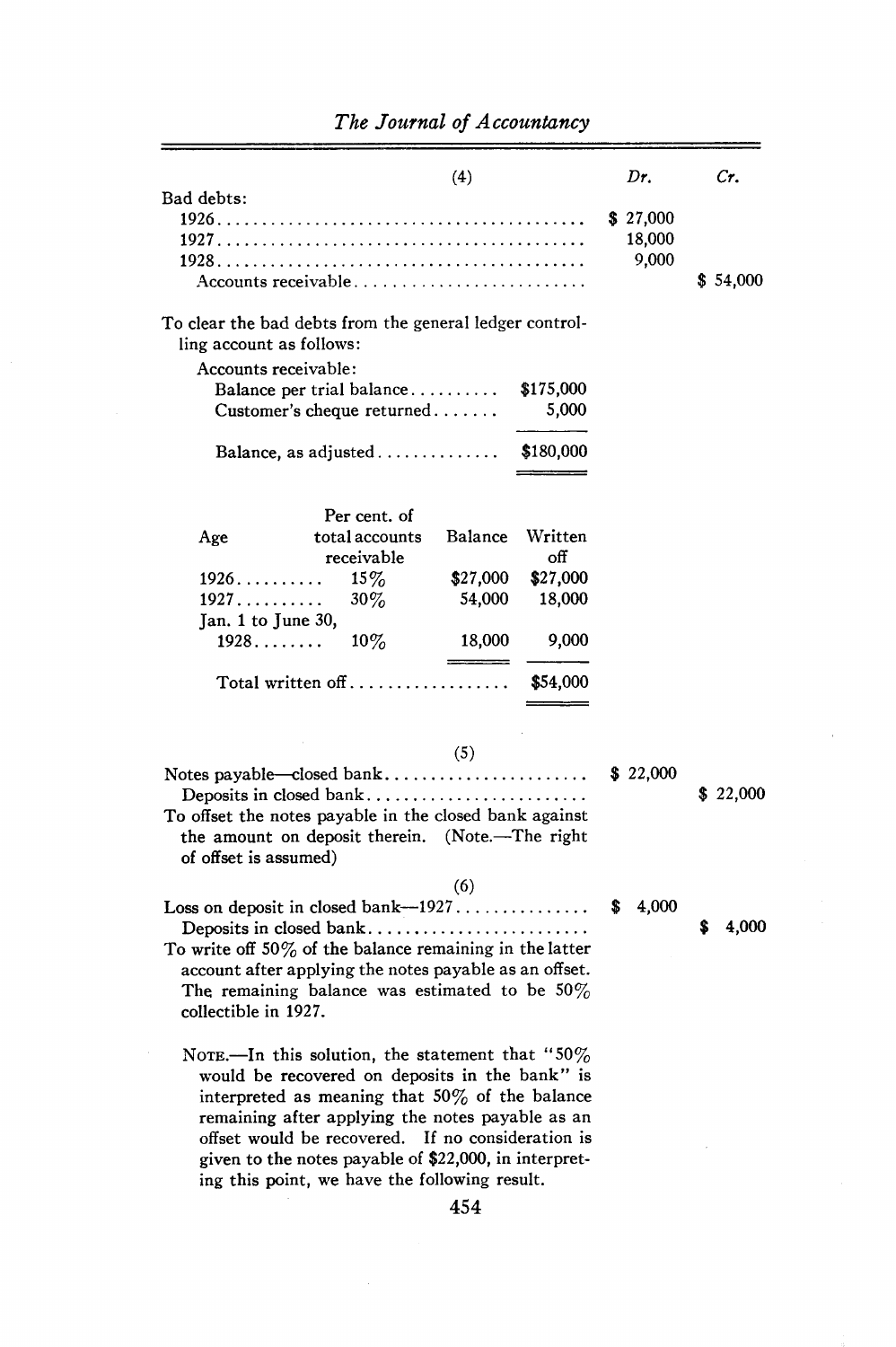| Amount of deposits                                                                                                                                                                                | \$30,000           | Dr.        | Cr.                             |
|---------------------------------------------------------------------------------------------------------------------------------------------------------------------------------------------------|--------------------|------------|---------------------------------|
| $50\%$ thereof<br>Amount of notes payable                                                                                                                                                         | \$15,000<br>22,000 |            |                                 |
| Balance due on notes                                                                                                                                                                              | \$7,000            |            |                                 |
| This does not appear to be reasonable, as the problem<br>states that a percentage would be recovered (pre-<br>sumably by the company).<br>(7)                                                     |                    |            |                                 |
| Bond interest-1928<br>Accrued interest on bonds<br>To accrue interest on the bonds outstanding in the<br>hands of outsiders for the year 1928, as follows:                                        |                    | 9,300<br>s | 9,300<br>S                      |
| Interest at $6\%$ on \$320,000 of bonds for<br>the two months from January 1, 1928,<br>to March 1, 1928<br>Interest at 6% on \$314,000 (\$320,000 less<br>treasury bonds of \$6,000) of bonds for | \$3,200            |            |                                 |
| the ten months from March 1, 1928, to<br>December 31, $1928$                                                                                                                                      | 15,700             |            |                                 |
| $Total \dots \dots \dots \dots \dots \dots \dots \dots$<br>Less: amount accrued on trial balance                                                                                                  | \$18,900<br>9,600  |            |                                 |
| Additional provision                                                                                                                                                                              | \$9,300            |            |                                 |
| During the year 1928, the cost of manufacturing was:                                                                                                                                              |                    |            | \$150,000<br>100,000<br>170,000 |
|                                                                                                                                                                                                   |                    |            | \$420,000                       |
| which included the opening inventory of finished goods (entirely                                                                                                                                  |                    |            | \$480,000                       |
| disposed of during the year) amounting to                                                                                                                                                         |                    |            | 300,000                         |
|                                                                                                                                                                                                   |                    |            | \$180,000                       |
| The transfers from the raw materials, labor and overhead accounts                                                                                                                                 |                    |            | \$450,000                       |
| were allocated, as follows:                                                                                                                                                                       |                    |            | \$180,000<br>270,000            |
|                                                                                                                                                                                                   |                    |            | \$450,000                       |

 $\hat{\boldsymbol{\epsilon}}$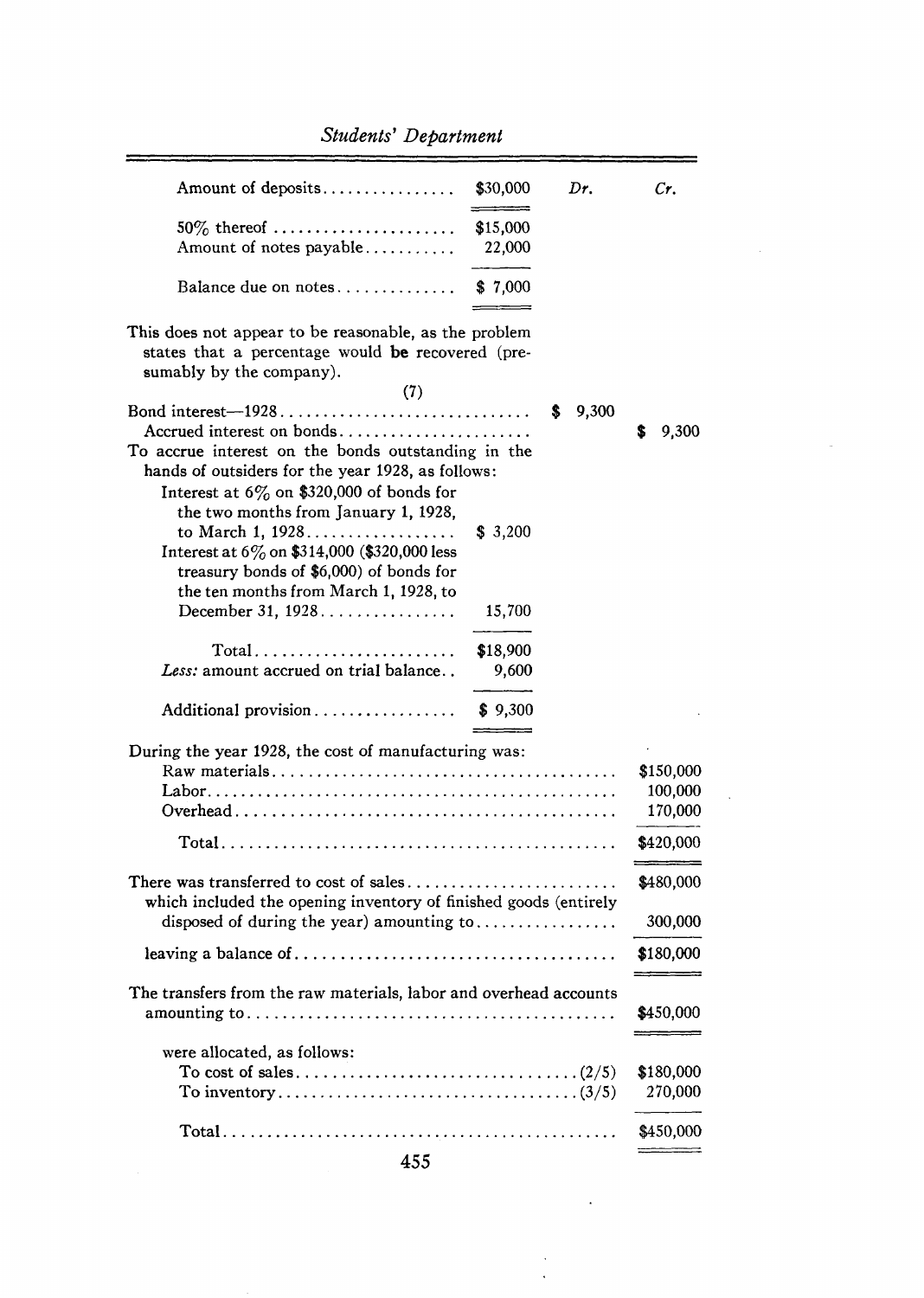—

However, the actual cost of manufacturing, as shown above, was \$420,000, and not the \$450,000 which the company had transferred. The actual cost should have been allocated as follows:

| Raw materials<br>Labor<br>Overhead                                                                                                                     | Cost of<br>sales<br>2/5<br>\$60,000<br>40,000<br>68,000 | Inventory<br>3/5<br>\$90,000<br>60,000<br>102,000 | Total<br>\$150,000<br>100,000<br>170,000 |
|--------------------------------------------------------------------------------------------------------------------------------------------------------|---------------------------------------------------------|---------------------------------------------------|------------------------------------------|
| $Totals \ldots \ldots \ldots \ldots \ldots \ldots$                                                                                                     | \$168,000                                               | \$252,000                                         | \$420,000                                |
| The adjusting entries follow:                                                                                                                          |                                                         |                                                   |                                          |
|                                                                                                                                                        |                                                         | Dr.                                               | Cr.                                      |
| (8)<br>Inventory—finished $(12/31/28)$<br>To correct the inventory of finished goods at December<br>31, 1928.                                          |                                                         | \$18,000                                          | \$18,000                                 |
| (9)<br>Inventory-raw material January 1, 1928<br>Manufacturing expense                                                                                 |                                                         | \$50,000<br>225,000<br>150,000<br>150,000         |                                          |
| Inventory-raw material, December 31, 1928<br>To record the details of the cost of manufacturing, per<br>the analysis of accounts.                      |                                                         |                                                   | \$125,000<br>450,000                     |
| (10)                                                                                                                                                   |                                                         |                                                   |                                          |
| Labor variance<br>Manufacturing expenses<br>Overhead variance<br>To transfer the variance accounts to the labor and<br>manufacturing expense accounts. |                                                         | \$50,000<br>20,000                                | \$50,000<br>20,000                       |
| (11)<br>Inventory—finished, January 1, 1928<br>Inventory-finished, December 31, 1928<br>To record the inventories of finished goods.                   |                                                         | \$300,000                                         | \$252,000<br>48,000                      |
| (12)<br>Factory employees bonus-1926<br>Factory employees bonus-1927<br>Charitable contributions-1926                                                  |                                                         | \$45,000<br>30,000<br>3,004                       | \$78.004                                 |
| 456                                                                                                                                                    |                                                         |                                                   |                                          |

l,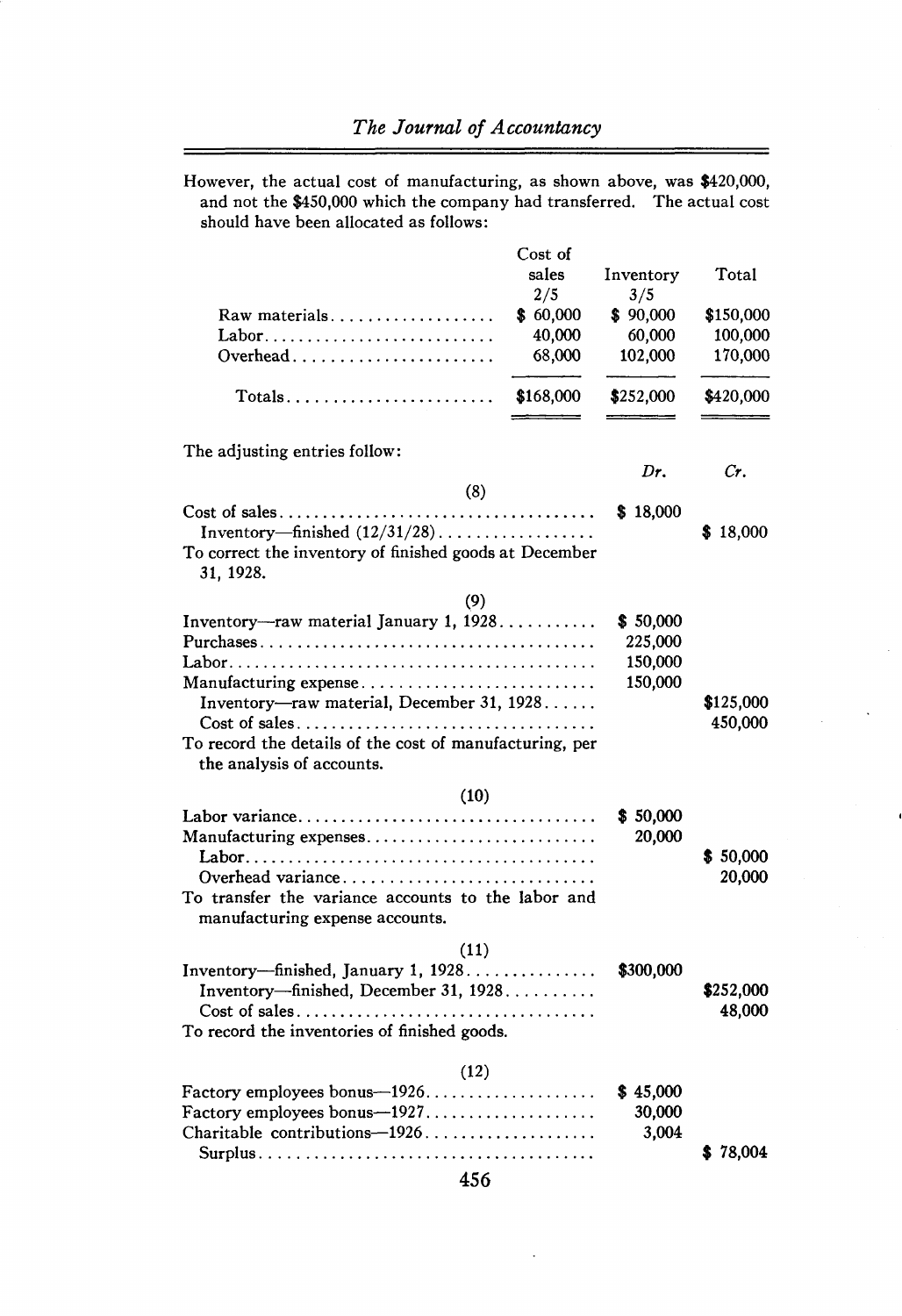$=$ 

 $\bar{\lambda}$ 

|                                                                                                                                                                                                                                                                                                                                                                                                                                                                                                                                                     |    | Dr.   |    | Cr.            |
|-----------------------------------------------------------------------------------------------------------------------------------------------------------------------------------------------------------------------------------------------------------------------------------------------------------------------------------------------------------------------------------------------------------------------------------------------------------------------------------------------------------------------------------------------------|----|-------|----|----------------|
| To re-state the surplus charges to be set up in the oper-<br>ating accounts.<br>NOTE.—No attempt is made to distribute the factory<br>bonuses between the cost of sales and inventories of<br>finished goods. These charges are considered as<br>additional cost of sales in this problem as it is assumed<br>that the inventories prior to January 1, 1928, were<br>valued at actual cost. The problem so states: "the<br>finished goods inventory at the beginning of 1928,<br>, was priced at actual cost."                                      |    |       |    |                |
| (13)<br>Life insurance premium expense $-1928$<br>Life insurance premium-1926<br>To credit the life insurance premium expense accounts<br>for the years 1926 and 1927 for the pro-rata interest<br>in the cash surrender value of the policy as at Decem-<br>ber 31, 1928.                                                                                                                                                                                                                                                                          | S  | 5,334 | \$ | 2,667<br>2,667 |
| NOTE.—The common practice is to credit surplus ac-<br>count for $\frac{2}{3}$ of the cash surrender value available at<br>the end of the third year of the policy. However, in<br>this problem, which requires a statement of the in-<br>come and expense accounts for the three years, adjust-<br>ments should be made to the operating accounts<br>rather than to surplus.                                                                                                                                                                        |    |       |    |                |
| (14)<br>$T$ reasury bonds<br>Unamortized portion of bond discount and expense<br>To increase the book value of the treasury bonds to cost.                                                                                                                                                                                                                                                                                                                                                                                                          | \$ | 3,000 | S  | 3,000          |
| (15)<br>Unamortized portion of bond discount and expense<br>Bond expense amortization<br>To reduce the amount of the bond discount amortization $\,$<br>by the amount applicable to the treasury bonds.<br>The bonds, purchased on March 1, 1928, (2 years and<br>2 months after date of issuance) have, presumably,<br>7 years and 10 months of remaining life at the date of<br>purchase.<br>The portion of the \$3,000 of discount on<br>these bonds, which is applicable to the 10 months of<br>1928, is, therefore, 10/94 of \$3,000 or \$319. | \$ | 319   | S  | 319            |
| (16)<br>Bond expense amortization-1926<br>Bond expense amortization-1927<br>To transfer to the year 1926, the portion of bond dis-<br>count applicable to that year. Provision for the two<br>years was charged to 1927.                                                                                                                                                                                                                                                                                                                            | S  | 4,000 | S  | 4,000          |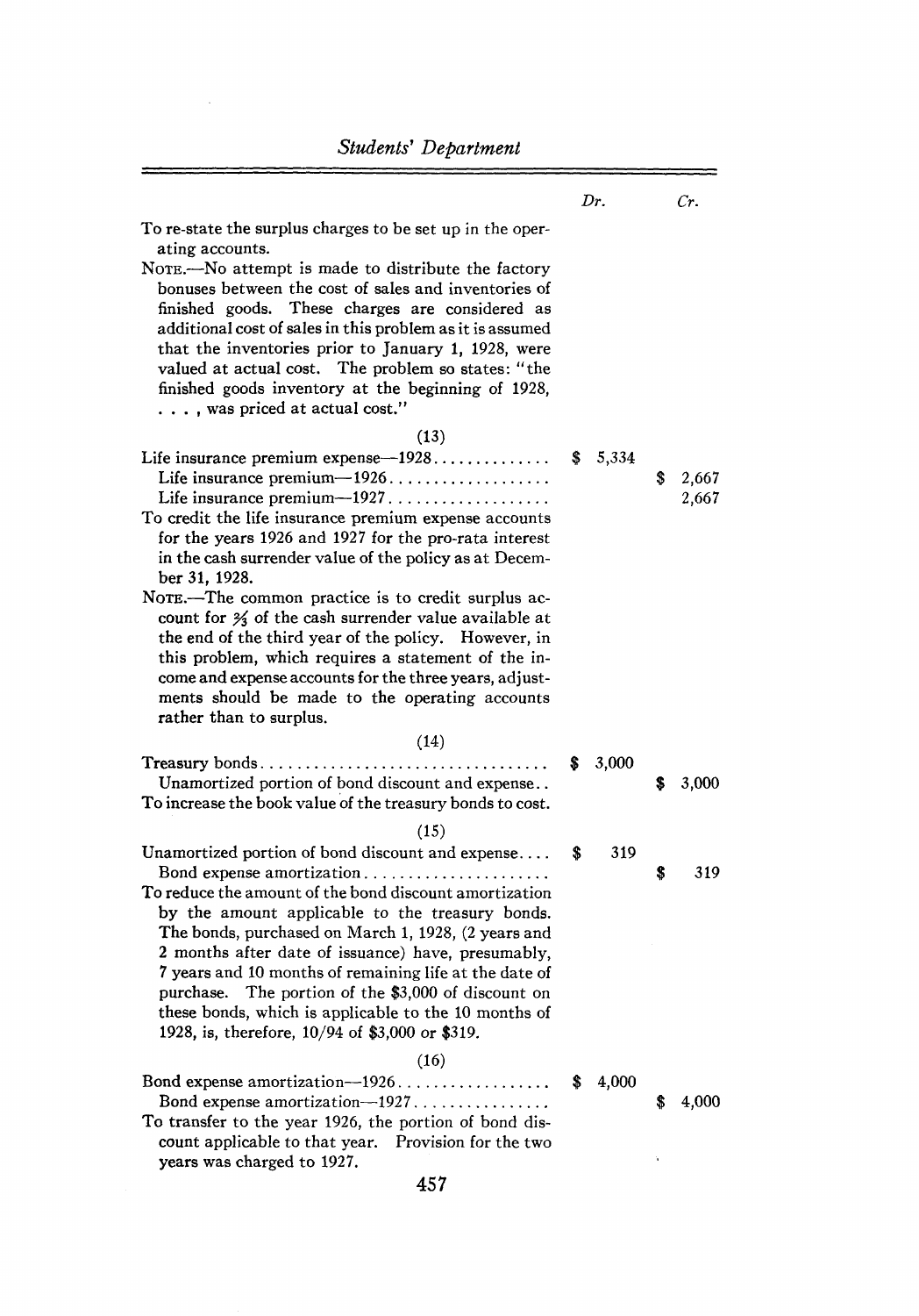$\overline{a}$ 

 $\equiv$ 

|                                                              |          |         | Dr.       | Cr.        |  |
|--------------------------------------------------------------|----------|---------|-----------|------------|--|
|                                                              | (17)     |         |           |            |  |
|                                                              |          |         | \$12,000  |            |  |
|                                                              |          |         |           | \$12,000   |  |
| To transfer to the year 1926, one-half year's interest       |          |         |           |            |  |
| charge, entered in 1927 in error.                            |          |         |           |            |  |
|                                                              | (18)     |         |           |            |  |
|                                                              |          |         | \$12,320  |            |  |
|                                                              |          |         |           | 8,400<br>s |  |
|                                                              |          |         |           | 3,920      |  |
| To record the over-payment of income taxes for the           |          |         |           |            |  |
| years 1926 and 1927.                                         |          |         |           |            |  |
|                                                              | 1926     | 1927    |           |            |  |
| Amount paid                                                  | \$13,100 | \$7,896 |           |            |  |
| As corrected $\ldots \ldots \ldots \ldots \ldots$            | 4,700    | 3,976   |           |            |  |
|                                                              |          |         |           |            |  |
|                                                              | \$8,400  | \$3,920 |           |            |  |
|                                                              |          |         |           |            |  |
|                                                              | (19)     |         |           |            |  |
|                                                              |          |         |           |            |  |
|                                                              |          |         | \$150,665 |            |  |
|                                                              |          |         |           | \$79,937   |  |
|                                                              |          |         |           | 29,413     |  |
|                                                              |          |         |           | 41,315     |  |
| To reduce the profits for the years 1926 and 1927 and to     |          |         |           |            |  |
| increase the loss for 1928, per the working papers.          |          |         |           |            |  |
|                                                              | (20)     |         |           |            |  |
| Advances to officers                                         |          |         | \$ 80,000 |            |  |
|                                                              |          |         |           | \$30,000   |  |
|                                                              |          |         |           | 25,000     |  |
|                                                              |          |         |           | 25,000     |  |
| To give effect to the proposed plan to limit the officers'   |          |         |           |            |  |
| salaries to \$30,000 per year.                               |          |         |           |            |  |
|                                                              | (21)     |         |           |            |  |
|                                                              |          |         | \$320,000 |            |  |
|                                                              |          |         | 180,000   |            |  |
| Treasury bonds— $$6,000$ par value                           |          |         |           | \$ 6,000   |  |
|                                                              |          |         |           | 494,000    |  |
| To give effect to the proposed plan to issue $6\%$ preferred |          |         |           |            |  |
| stock for the $6\%$ bonds outstanding and the accounts       |          |         |           |            |  |
| payable to B Company.                                        |          |         |           |            |  |
|                                                              | (22)     |         |           |            |  |
| Capital stock—preferred $7\%$ cumulative                     |          |         | \$200,000 |            |  |
|                                                              |          |         |           | \$200,000  |  |
| Capital stock—2,000 shares, no-par common                    |          |         |           |            |  |
| To give effect to the conversion of the old preferred        |          |         |           |            |  |
| stock for the new no-par common.                             |          |         |           |            |  |
|                                                              | (23)     |         |           |            |  |
|                                                              |          |         | \$ 37,000 |            |  |
| Unamortized portion of bond discount and expense             |          |         |           | \$37,000   |  |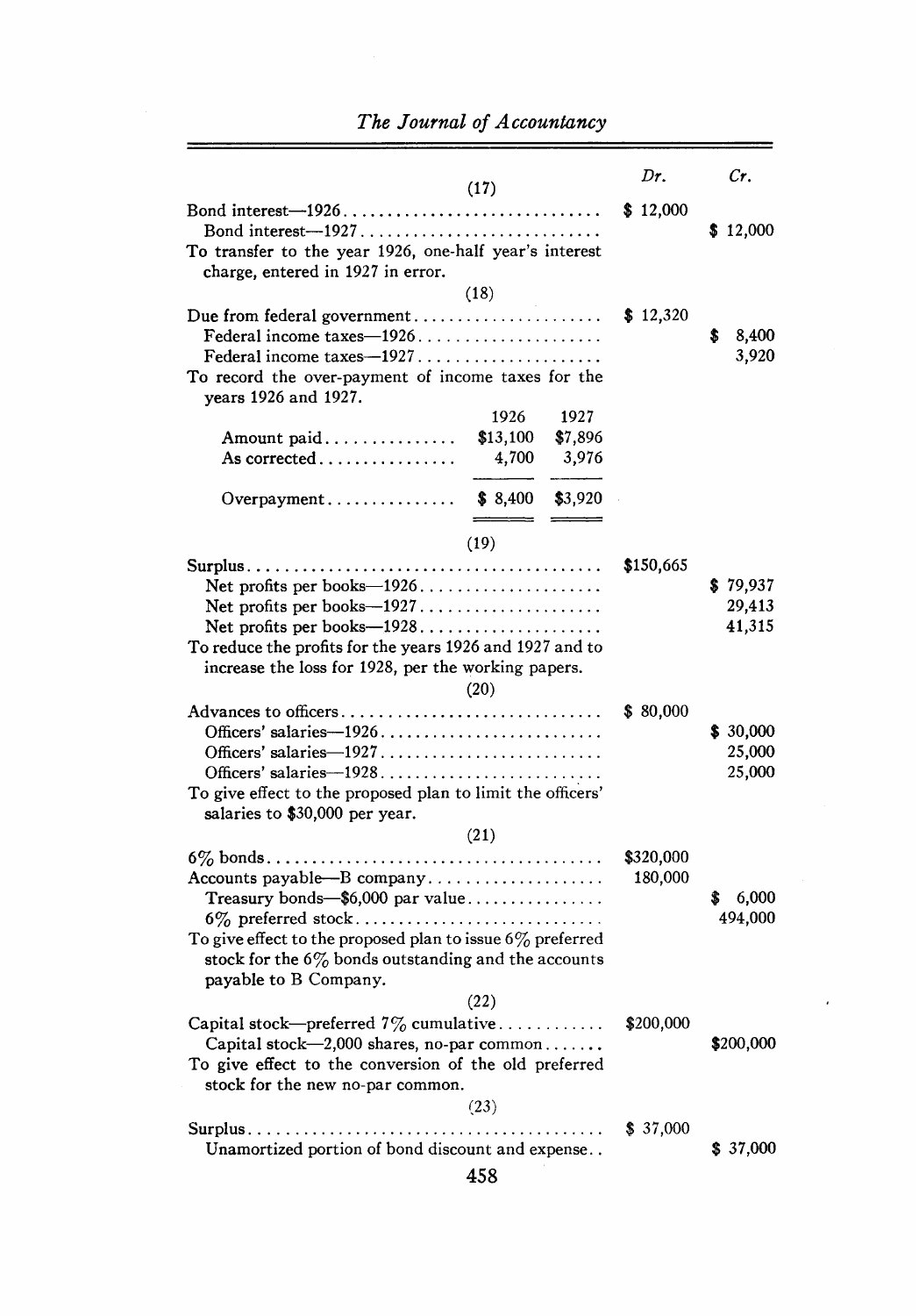| To write off the unamortized bond discount and expense                                                                                                                                                                                  | Dr.                 | Cr.                          |
|-----------------------------------------------------------------------------------------------------------------------------------------------------------------------------------------------------------------------------------------|---------------------|------------------------------|
| account.<br>(24)                                                                                                                                                                                                                        |                     |                              |
| Life insurance surrender value<br>To give effect to the surrender and cancellation of the<br>life insurance policy.                                                                                                                     | 8,000<br>S          | 8,000<br>s                   |
| (25)<br>Life insurance premium-1926.<br>Life insurance premium— $1927$<br>Life insurance premium-1928<br>To give effect, in the operating statements to the cancel-<br>lation of the life insurance.                                    | 4,000<br>S          | 1,333<br>s<br>1,333<br>1,334 |
| (26)<br>Advances to officers<br>To give effect to the reduction in officers' salaries to<br>\$30,000 per year—which salaries had been paid in<br>cash.<br>(27)                                                                          | \$80,000            | \$80,000                     |
| To give effect to the cancellation of the bonds, and bond<br>interest paid in cash during the years 1926 and 1927.<br>(28)                                                                                                              | \$45,600            | \$24,000<br>21,600           |
| Accrued interest on bonds<br>To give effect to the waiver of accrued bond interest for<br>the year 1928.<br>(29)                                                                                                                        | \$18,900            | \$18,900                     |
| Unamortized portion of bond discount and expense<br>Bond expense amortization:<br>To give effect to the cancellation of bonds and cancel the<br>charge for bond discount amortization in the pro<br>forma operating statements.<br>(30) | \$11,681            | 4,000<br>s<br>4,000<br>3,681 |
| Federal income taxes:<br>To give effect to the adjustment for federal income taxes<br>after adjusting the operating statements according to<br>the plan of reorganization.                                                              | 5,800<br>s<br>7,084 | \$12,884                     |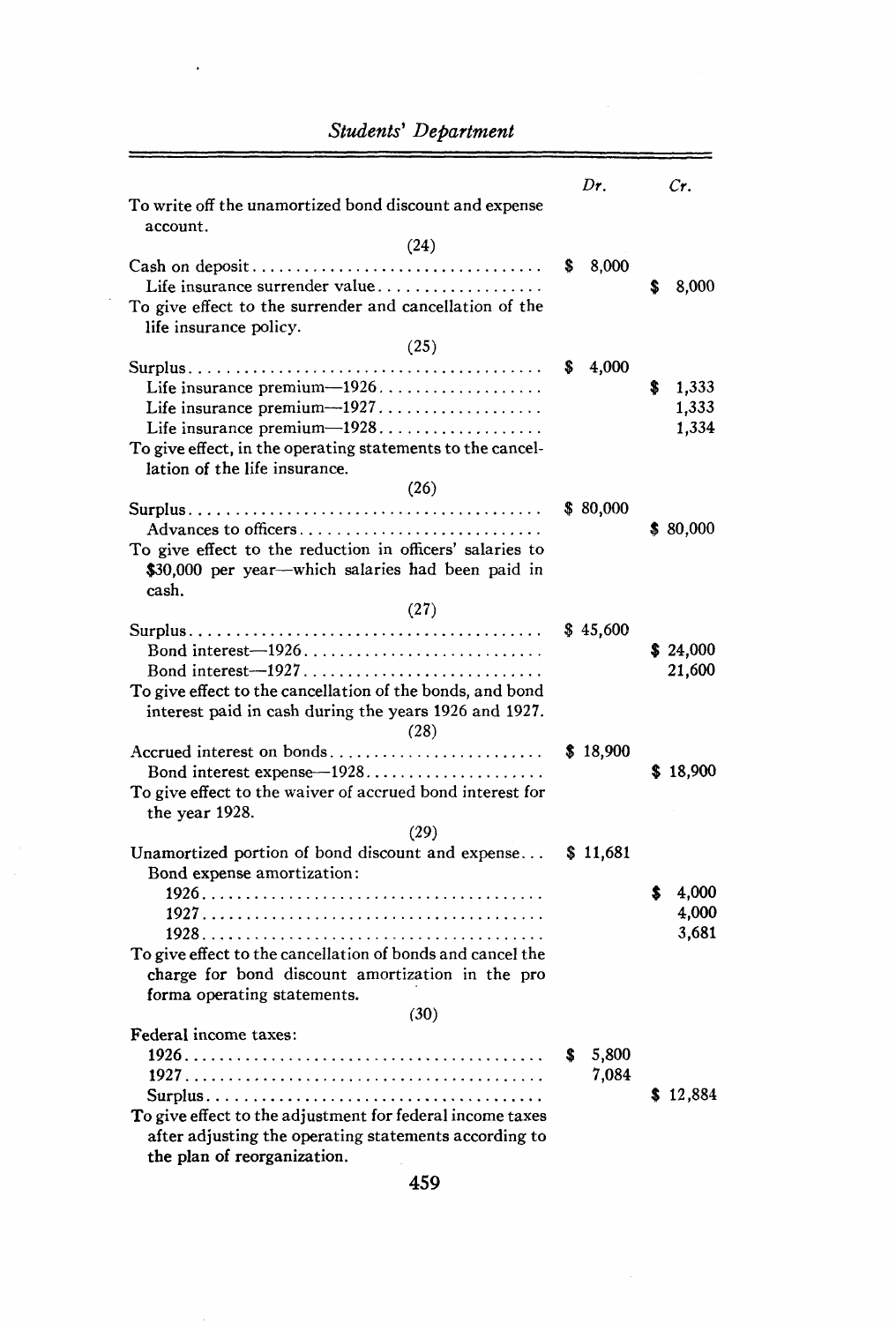| (31)                                                                                                                                                                    | Dr.                          | Cr.         |
|-------------------------------------------------------------------------------------------------------------------------------------------------------------------------|------------------------------|-------------|
| Net profits:<br>$Surplus \ldots \ldots \ldots \ldots \ldots \ldots \ldots \ldots \ldots \ldots \ldots \ldots$<br>To give effect to the adjustment in profits in the pro | \$53,533<br>44,849<br>48,915 | \$147,297   |
| forma operating statements.<br>(32)                                                                                                                                     | 3,000<br>S                   |             |
| To record the payment in cash of the notes payable—<br>life insurance.                                                                                                  |                              | 3,000<br>S  |
| (33)                                                                                                                                                                    |                              |             |
| Capital stock-common                                                                                                                                                    | \$200,000                    | \$200,000   |
| To write off book value of capital stock—common per<br>plan of reorganization.                                                                                          |                              |             |
| (34)                                                                                                                                                                    |                              |             |
| Paid-in surplus                                                                                                                                                         | \$98,320                     | 98,320<br>S |
| To transfer balance in surplus to paid-in surplus.                                                                                                                      |                              |             |

Ξ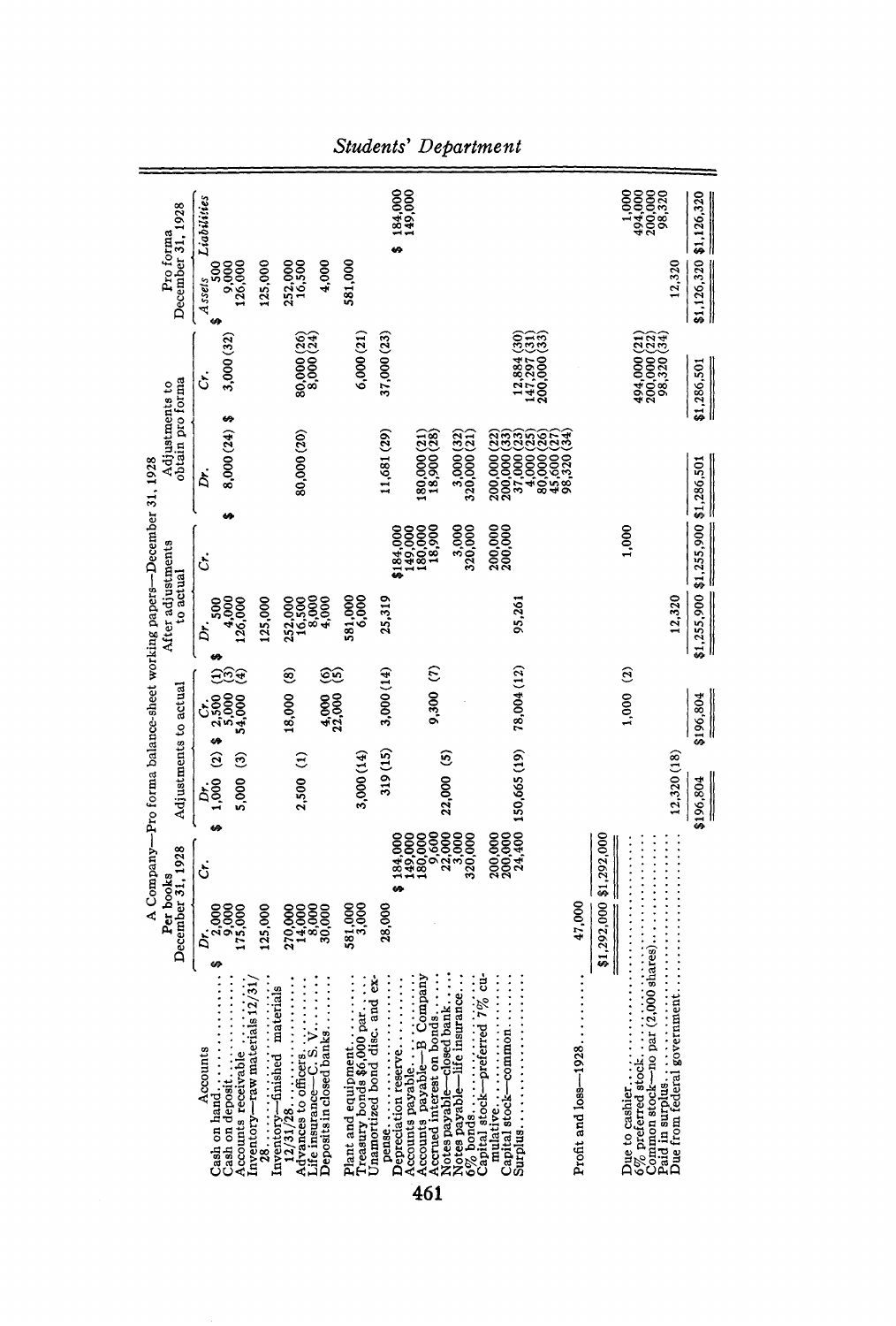| and-loss statement<br>Pro forma profit-                                                       | \$1,800,000<br>Income<br>Expense | 350,000<br>75,000                                                                                                                                                                                                                                     | 200,000<br>100,000<br>201,000<br>27,000<br>105,000                                                | \$2,100,000 \$2,100,000 | 105,000<br>10,500<br>91,496<br>3,004                                                                                             | $$105,000$ \$ 105,000   |
|-----------------------------------------------------------------------------------------------|----------------------------------|-------------------------------------------------------------------------------------------------------------------------------------------------------------------------------------------------------------------------------------------------------|---------------------------------------------------------------------------------------------------|-------------------------|----------------------------------------------------------------------------------------------------------------------------------|-------------------------|
|                                                                                               | Š                                | 24,000 (27)<br>4,000 (29)<br>\$30,000 (20)                                                                                                                                                                                                            |                                                                                                   |                         | 1,333 (25)                                                                                                                       |                         |
| Adjustments to obtain<br>pro forma statement                                                  |                                  |                                                                                                                                                                                                                                                       |                                                                                                   | \$58,000<br>$\parallel$ | \$58,000<br>53,533 (31)                                                                                                          | 59,333                  |
|                                                                                               | Ď.                               |                                                                                                                                                                                                                                                       | \$58,000                                                                                          | \$58,000                | \$5,800(30)                                                                                                                      | \$59,333                |
|                                                                                               | Income<br>\$1,800,000            |                                                                                                                                                                                                                                                       | 200,000<br>100,000                                                                                |                         | 47,000                                                                                                                           | 47,000 \$ 47,000        |
| Profit and loss<br>as adjusted                                                                | Expense                          | 350,000                                                                                                                                                                                                                                               | 27,000<br>47,000<br>201,000                                                                       | \$2,100,000 \$2,100,000 | 4,7004<br>1,333<br>37,963                                                                                                        |                         |
| A Company-Working papers-Statement of income and expense for the year ended December 31, 1926 | .<br>S                           |                                                                                                                                                                                                                                                       |                                                                                                   |                         | $3,004(12)$ \$ 8,400 (18) \$<br>$79,937(13)$<br>$79,937(19)$                                                                     | 91,004                  |
| Adjustments                                                                                   | Ďr.                              | \$45,000 (12)<br>$12,000(17)$<br>$4,000(16)$                                                                                                                                                                                                          | $(4)$ 000,71                                                                                      |                         |                                                                                                                                  | \$91,004<br>I           |
|                                                                                               | Income                           | \$1,800,000                                                                                                                                                                                                                                           | 200,000<br>100,000                                                                                |                         |                                                                                                                                  |                         |
| per trial balance<br>Profit and loss                                                          | Expense                          | 75,000<br>700,000<br>2557,000<br>350,000<br>60,000<br>60,000<br>60,000<br>ø                                                                                                                                                                           | 201,000                                                                                           |                         | 13,100<br>006'11<br>117,900                                                                                                      | \$2,100,000 \$2,100,000 |
|                                                                                               | Accounts                         | Finished product-beginning<br>General administrative expenses<br>Bond interest<br>Raw materials--purchases<br>Bond expense amortization<br>Raw materials-beginning<br>Manufacturing expense<br>Officers' salaries<br>Factory employees bonus<br>Sales | Selling expenses<br>Inventory end—finished<br>Net profit before federal taxes<br>Bad debts<br>462 |                         | Life insurance premium<br>Net profit after federal taxes<br>Net profit before federal taxes (brought<br>Charitable contributions |                         |

*The Journal of Accountancy*

Ĩ.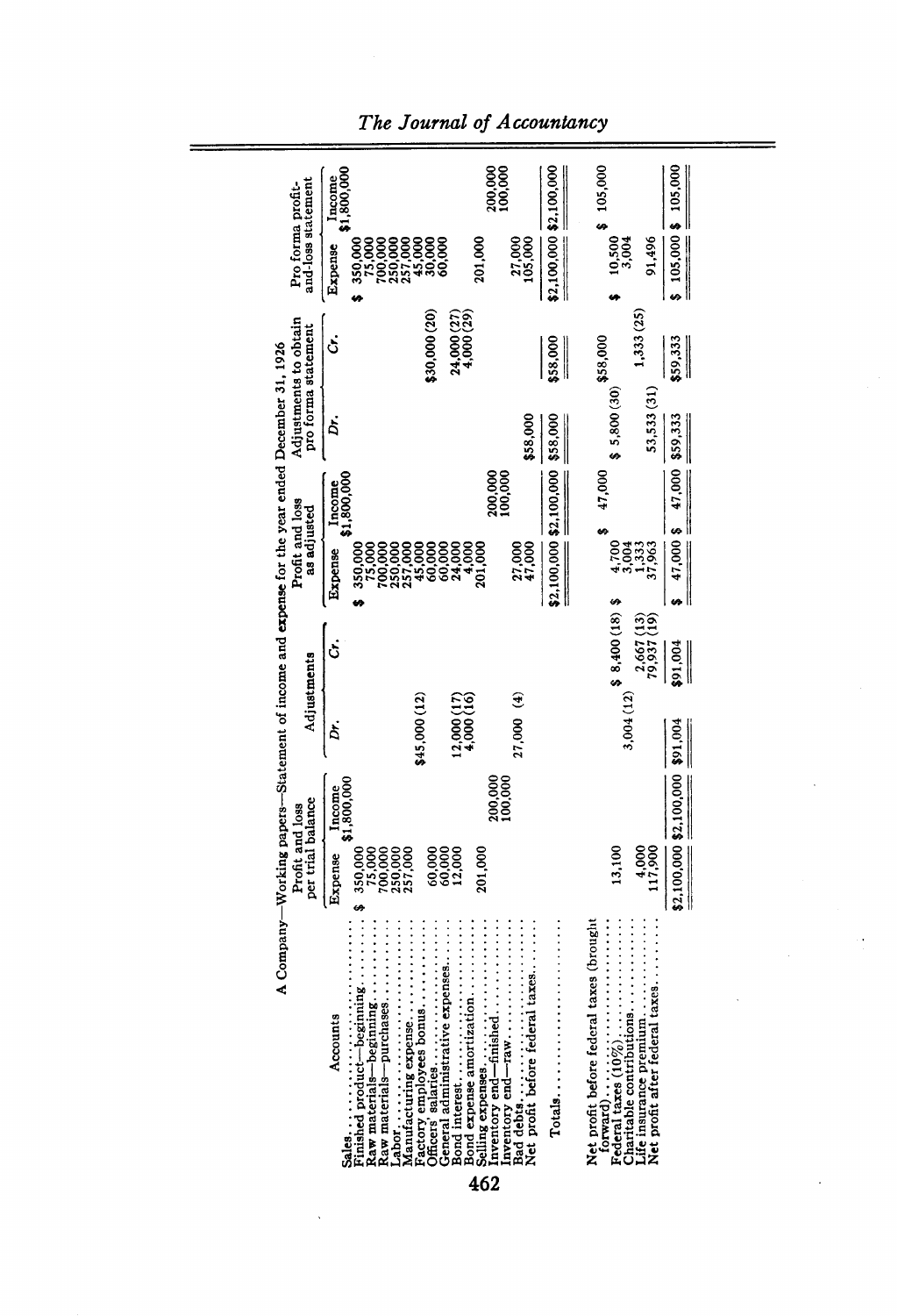|                                                                                               | \$1,250,000<br>Income                                                                                                                                                                                          | 300,000<br>50,000                                                                                                         | 79,000                                                                                                                                                                                  | 79,000                  |
|-----------------------------------------------------------------------------------------------|----------------------------------------------------------------------------------------------------------------------------------------------------------------------------------------------------------------|---------------------------------------------------------------------------------------------------------------------------|-----------------------------------------------------------------------------------------------------------------------------------------------------------------------------------------|-------------------------|
| and-loss statement<br>Pro forma profit-                                                       | 100,000<br>200,000<br>500,000<br>88888<br>13888<br>200,000<br>Expense                                                                                                                                          | 18,000<br>79,000<br>181,000                                                                                               | \$1,600,000 \$1,600,000<br>11,060<br> <br> <br> <br> <br>4,900<br>63,940                                                                                                                | 79,000\$                |
| Adjustments to obtain<br>pro forma statement                                                  | 21,600 (27)<br>4,000 (29)<br>\$25,000 (20)<br>Ċ.                                                                                                                                                               |                                                                                                                           | 1,333 (25)<br>\$50,600<br>\$50,600<br>I                                                                                                                                                 | \$51,933<br>I           |
|                                                                                               | À.                                                                                                                                                                                                             | \$50,600                                                                                                                  | \$7,084 (30)<br>44,849 (31)<br>\$50,600                                                                                                                                                 | \$51,933<br>I           |
|                                                                                               | \$1,250,000<br>Income                                                                                                                                                                                          | 50,000<br>300,000                                                                                                         | \$1,600,000 \$1,600,000<br>28,400                                                                                                                                                       | 28,400                  |
| Profit and loss<br>as adjusted                                                                | 00,000<br>500,000<br>21,500<br>200,000<br>212,000<br>30,000<br>55,000<br>50,000<br>200,000<br>Expense                                                                                                          | 18,000<br>28,400<br>81,000                                                                                                | 3,976<br>4,000<br>19,091                                                                                                                                                                | 28,400 \$               |
| A Company-Working papers-Statement of income and expense for the year ended December 31, 1927 | $$12,000(17)$<br>$4,000(16)$<br>Ċ.                                                                                                                                                                             |                                                                                                                           | $3,920(18)$<br>$2,667(13)$<br>29,413 (19)                                                                                                                                               | \$52,000                |
| Adjustments                                                                                   | \$30,000 (12)<br>Ď.                                                                                                                                                                                            | (4)                                                                                                                       | $\hat{\circ}$<br>4,000                                                                                                                                                                  | \$52,000                |
|                                                                                               | \$1,250,000<br>ncome                                                                                                                                                                                           | 300,000                                                                                                                   |                                                                                                                                                                                         | \$1,600,000 \$1,600,000 |
| per trial balance<br>Profit and loss                                                          | 100,000<br>500,000<br>200,000<br>200,000<br>212,000<br>53,600<br>53,600<br>Expense<br>69                                                                                                                       | 8,000                                                                                                                     | 4,000<br>48,504<br>7,896                                                                                                                                                                |                         |
|                                                                                               | Finished product-beginning<br>Raw materials-beginning<br>General administrative expenses<br>Raw materials--purchases<br>actory employees bonus<br>Manufacturing expense<br>Bond interest<br>Accounts<br>Sales. | Net profit before federal taxes<br>nventory end-raw<br>Bond expense amortization<br>nventory end—finished $\ldots \ldots$ | .<br>Net profit after federal taxes<br>$To tag. \ldots, \ldots, \ldots, \ldots$<br>oss on deposit in closed bank<br>Net profit before federal taxes (brought<br>life insurance premiums |                         |

 $\bar{\mathbf{r}}$ 

*Students' Department*

463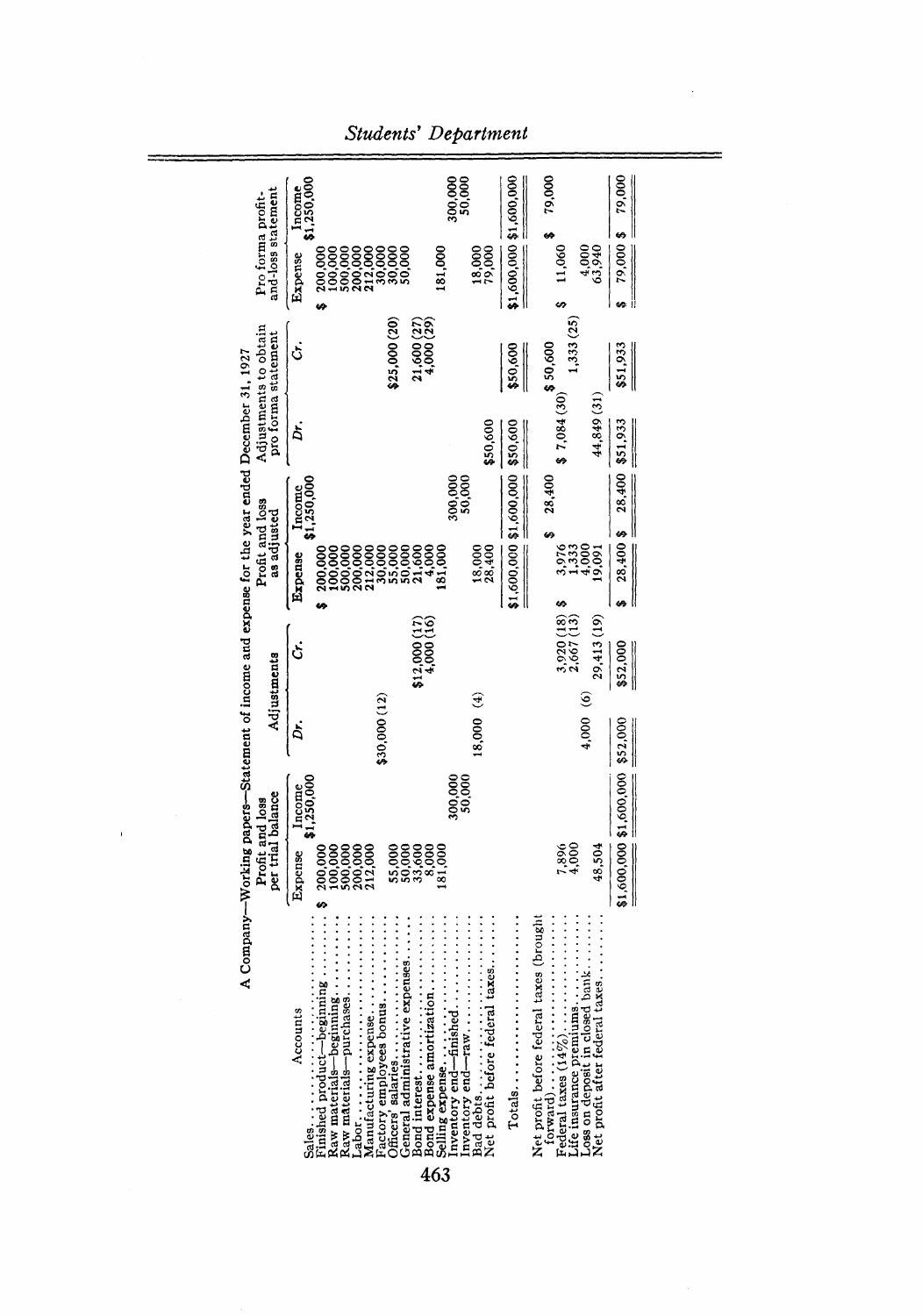|                                                                                                 | per trial balance<br>Profit and loss |                                                                                                       | A Company-Working papers-Statement of income and expense for the year ended December 31, 1928<br>Adjustments |                                         | Profit and loss<br>as adjusted |                    | Adjustments to obtain<br>pro forma statement |                         | profit-and-loss statement<br>Pro forma  |                    |
|-------------------------------------------------------------------------------------------------|--------------------------------------|-------------------------------------------------------------------------------------------------------|--------------------------------------------------------------------------------------------------------------|-----------------------------------------|--------------------------------|--------------------|----------------------------------------------|-------------------------|-----------------------------------------|--------------------|
| Accounts                                                                                        | Expense                              | Income                                                                                                | Dr.                                                                                                          | Ċ.                                      | Expense                        | Income             | Ď,                                           | ċ.                      | Expense                                 | Income             |
| Finished product-beginning<br>Raw materials-beginning<br>Raw materials--purchases<br>.<br>Sales |                                      | \$650,000                                                                                             | 225,000 (9)<br>50,000 (9)<br>\$300,000 (11)                                                                  |                                         | 50,000<br>225,000<br>\$300,000 | \$650,000          |                                              |                         | $300,000$<br>$50,000$<br>$225,000$<br>ø | \$ 650,000         |
| Cost of sales. $\dots\dots\dots$                                                                | \$480,000                            |                                                                                                       |                                                                                                              | 48,000 (11)<br>18,000 (8) \$450,000 (9) |                                |                    |                                              |                         |                                         |                    |
| Manufacturing expenses<br>$\mathsf{Labor}\dots\dots\dots\dots\dots\dots$                        |                                      |                                                                                                       | 150,000 (9)<br>150,000 (9)<br>20,000 (10)                                                                    | 50,000 (10)                             | 100,000<br>170,000             |                    |                                              |                         | 100,000<br>170,000                      |                    |
| Officers' salaries<br>General administrative ex-<br>464                                         | 55,000                               |                                                                                                       |                                                                                                              |                                         | 55,000                         |                    |                                              | \$25,000 (20)           | 30,000                                  |                    |
| penses<br>Bond interest                                                                         | 48,000                               |                                                                                                       | 9,300 (7)                                                                                                    |                                         | 18,900<br>48,000               |                    |                                              | 18,900 (28)             | 48,000                                  |                    |
| Selling expense<br>Bond expense amortization.                                                   | 9,600<br>4,000<br>134,400            |                                                                                                       |                                                                                                              | 319 (15)                                | 34,400<br>3,681                |                    |                                              | 3,681 (29)              | 134,400                                 |                    |
| nventory end-raw<br>Inventory end—finished                                                      |                                      |                                                                                                       |                                                                                                              | 252,000 (11)<br>125,000(9)              |                                | 252,000<br>125,000 |                                              |                         |                                         | 252,000<br>125,000 |
| abor variances                                                                                  |                                      | 50,000                                                                                                | 9,000(4)<br>50,000 (10)                                                                                      |                                         | 9,000                          |                    |                                              |                         | 9,000                                   |                    |
| Overhead variances<br>Life insurance premiums                                                   | 20,000<br>4,000                      | 8,000<br>47,000                                                                                       | 5,334 (13)                                                                                                   | 20,000 (10)<br>41,315 (19)              | 1,334                          | 88,315             | \$48,915 (31)                                | 1,334 (25)              |                                         | 39,400             |
|                                                                                                 | \$755,000                            | \$755,000<br>$\begin{array}{c} \begin{array}{c} \begin{array}{c} \end{array} \end{array} \end{array}$ | \$986,634                                                                                                    | \$986,634                               | \$1,115,315                    | \$1,115,315        | \$48,915<br>I                                | \$48,915<br>$\parallel$ | \$1,066,400                             | \$1,066,400        |
|                                                                                                 |                                      |                                                                                                       |                                                                                                              |                                         |                                |                    |                                              |                         |                                         |                    |

 $\bar{z}$ 

*The Journal of Accountancy*

 $=$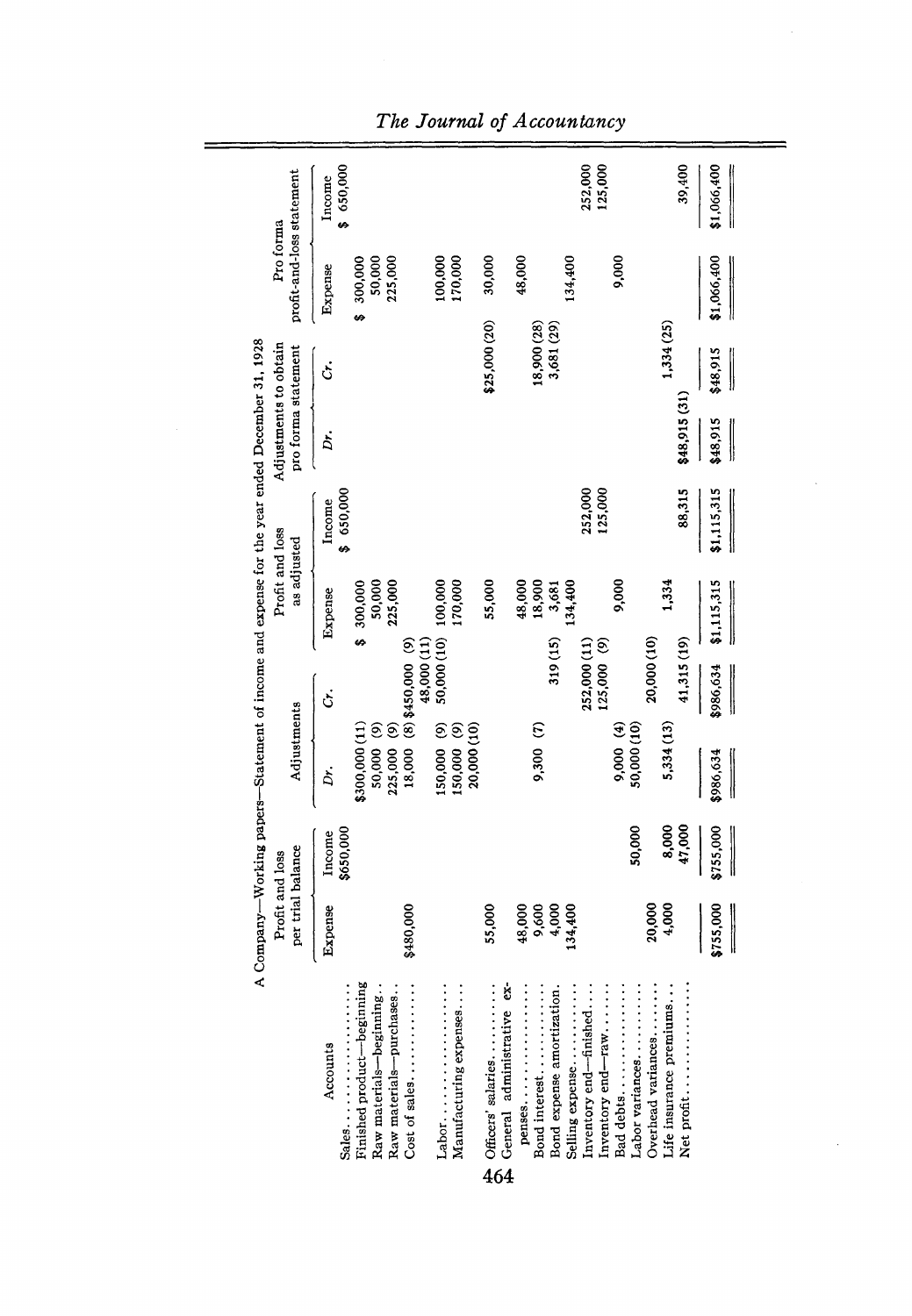| Requirement (1)                                                                  |                      |                 | A Company-Pro forma balance-sheet-December 31, 1928 |                      |           |
|----------------------------------------------------------------------------------|----------------------|-----------------|-----------------------------------------------------|----------------------|-----------|
| Assets                                                                           |                      |                 | Liabilities and net worth                           |                      |           |
| Current assets:<br>Inventories:                                                  | \$9,500<br>126,000   |                 | Current liabilities:                                | 1,000<br>\$149,000   |           |
|                                                                                  | 252,000<br>125,000   |                 |                                                     |                      | \$150,000 |
|                                                                                  |                      | \$512,500       | Net worth:                                          |                      |           |
|                                                                                  |                      | 12,320          | Common stock-no par $(2,000 \text{ shares})$        | 200,000<br>\$494,000 |           |
|                                                                                  |                      | 16,500<br>4,000 |                                                     | \$694,000<br>98,320  |           |
| Fixed assets:                                                                    |                      |                 |                                                     |                      | 792,320   |
| Reserve for depreciation                                                         | 184,000<br>\$581,000 | 397,000         |                                                     |                      |           |
|                                                                                  |                      | \$942,320       |                                                     |                      | \$942,320 |
| * It is assumed that the amount will be recovered upon filing claims for refund. |                      |                 |                                                     |                      |           |

 $=$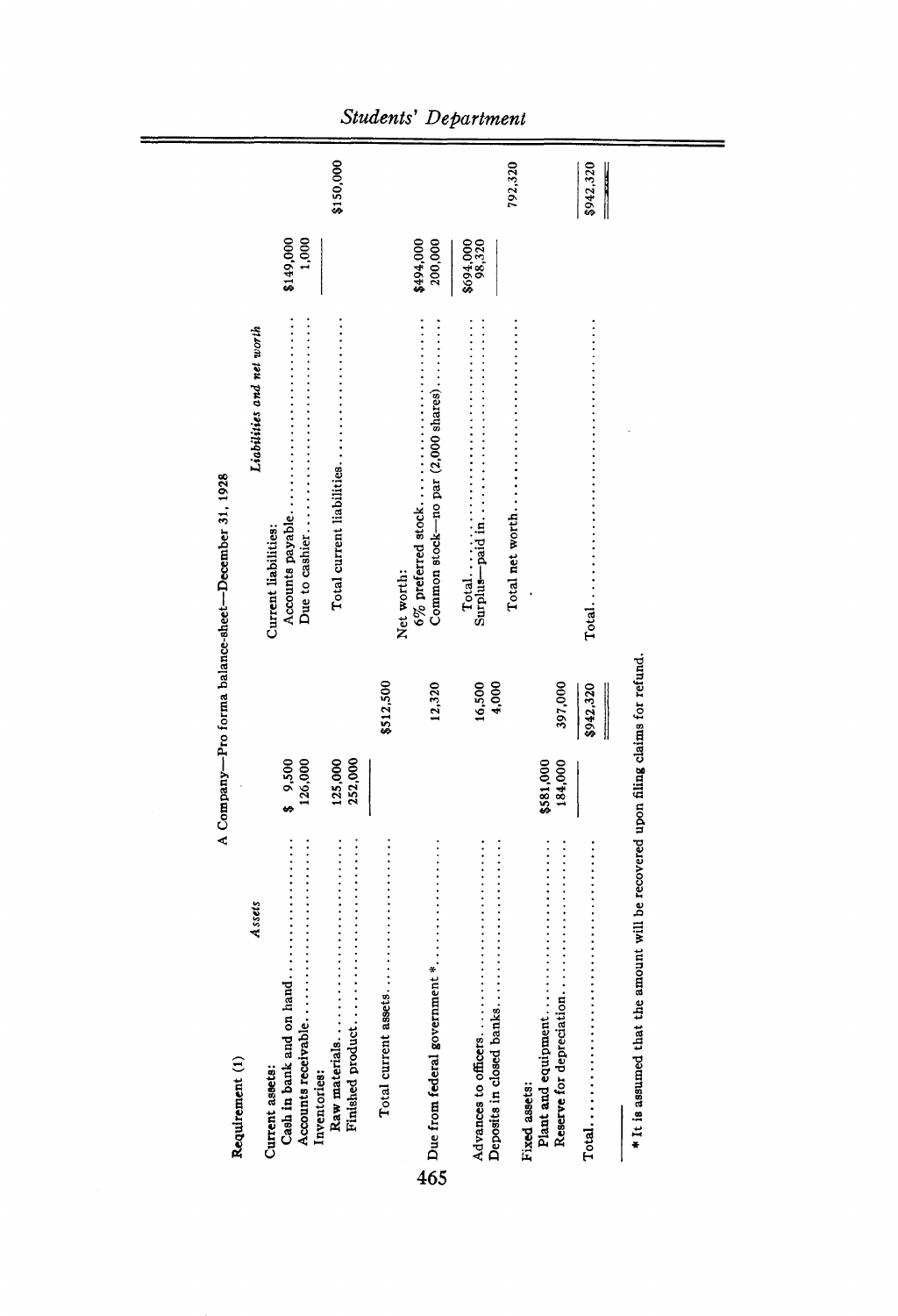| A Company—Pro forma statement of income and expense—three years ending December 31, 1928                              |                                       |             |                                            |              |                                                                          |                  |                                                        |             |
|-----------------------------------------------------------------------------------------------------------------------|---------------------------------------|-------------|--------------------------------------------|--------------|--------------------------------------------------------------------------|------------------|--------------------------------------------------------|-------------|
| Requirement (1)                                                                                                       | <b>Year 1926</b>                      |             | <b>Year 1927</b>                           |              |                                                                          | <b>Year 1928</b> | Three years                                            |             |
|                                                                                                                       |                                       | \$1,800,000 |                                            | \$1,250,000  |                                                                          | \$650,000        |                                                        | \$3,700,000 |
| Inventory at beginning—raw materials                                                                                  | 75,000<br>700,000<br>6Ą               |             | 100,000<br>500,000<br>u                    |              | \$50,000                                                                 |                  | $\begin{array}{cc} 1,425,000 \\ 1,425,000 \end{array}$ |             |
| Inventory at end-raw materials<br>Total materials available                                                           | 775,000<br>100,000<br>÷,              |             | 600,000<br>50,000<br>æ                     |              | \$275,000<br>125,000                                                     |                  | \$1,500,000<br>125,000                                 |             |
| Manufacturing expense variance-1928<br>Manufacturing expense<br>Total materials used                                  | 675,000<br>295,000<br>257,000<br>မာ   |             | 550,000<br>230,000<br>212,000<br>Ø         |              | $\begin{array}{c} $150,000 \\ 150,000 \\ 150,000 \\ 150,000 \end{array}$ |                  | 675,000<br>619,000<br>20,000<br>\$1,375,000            |             |
| Labor variance-1928                                                                                                   | \$1,227,000                           |             | 992,000<br>ó                               |              | \$470,000<br>50,000                                                      |                  | \$2,689,000<br>50,000                                  |             |
| nventory at beginning—finished goods<br>Cost of goods manufactured                                                    | 350,000<br>\$1,227,000                |             | 992,000<br>200,000<br>۵                    |              | \$420,000<br>300,000                                                     |                  | 350,000<br>\$2,639,000                                 |             |
| nventory at end-finished goods.<br>Total finished goods available<br>466                                              | \$1,577,000<br>200,000                |             | \$1,192,000<br>300,000                     |              | \$720,000<br>252,000                                                     |                  | \$2,989,000<br>252,000                                 |             |
| Total cost of goods sold                                                                                              |                                       | 1,377,000   |                                            | 892,000      |                                                                          | 468,000          |                                                        | 2,737,000   |
| General and administrative expenses<br>Bad debts<br>Selling expenses<br>Gross profit on sales.<br>Operating expenses: | 201,000<br>60,000<br>30,000<br>27,000 | \$423,000   | 30,000<br>18,000<br>181,000<br>50,000<br>v | \$358,000    | \$134,400<br>48,000<br>30,000<br>9,000                                   | \$182,000        | 516,400<br>158,000<br>90,000<br>54,000                 | \$963,000   |
| Total operating expenses                                                                                              |                                       | 318,000     |                                            | 279,000      |                                                                          | 221,400          |                                                        | 818,400     |
| Net profit before federal taxes and other charges<br>Deduci.                                                          |                                       | \$105,000   |                                            | 79,000<br>e9 |                                                                          | \$39,400         |                                                        | \$144,600   |
| Charitable contributions.                                                                                             | 10,500                                |             | 4,000<br>11,060<br>۵À                      |              |                                                                          |                  | 21,560<br>3,004<br>4,000                               |             |
| Total federal taxes and other charges.                                                                                |                                       | 13,504      |                                            | 15,060       |                                                                          |                  |                                                        | 28,564      |
| Surplus net profit                                                                                                    |                                       | \$ 91,496   |                                            | 63,940<br>s, |                                                                          | \$39,400         |                                                        | \$116,036   |

*The Journal of Accountancy*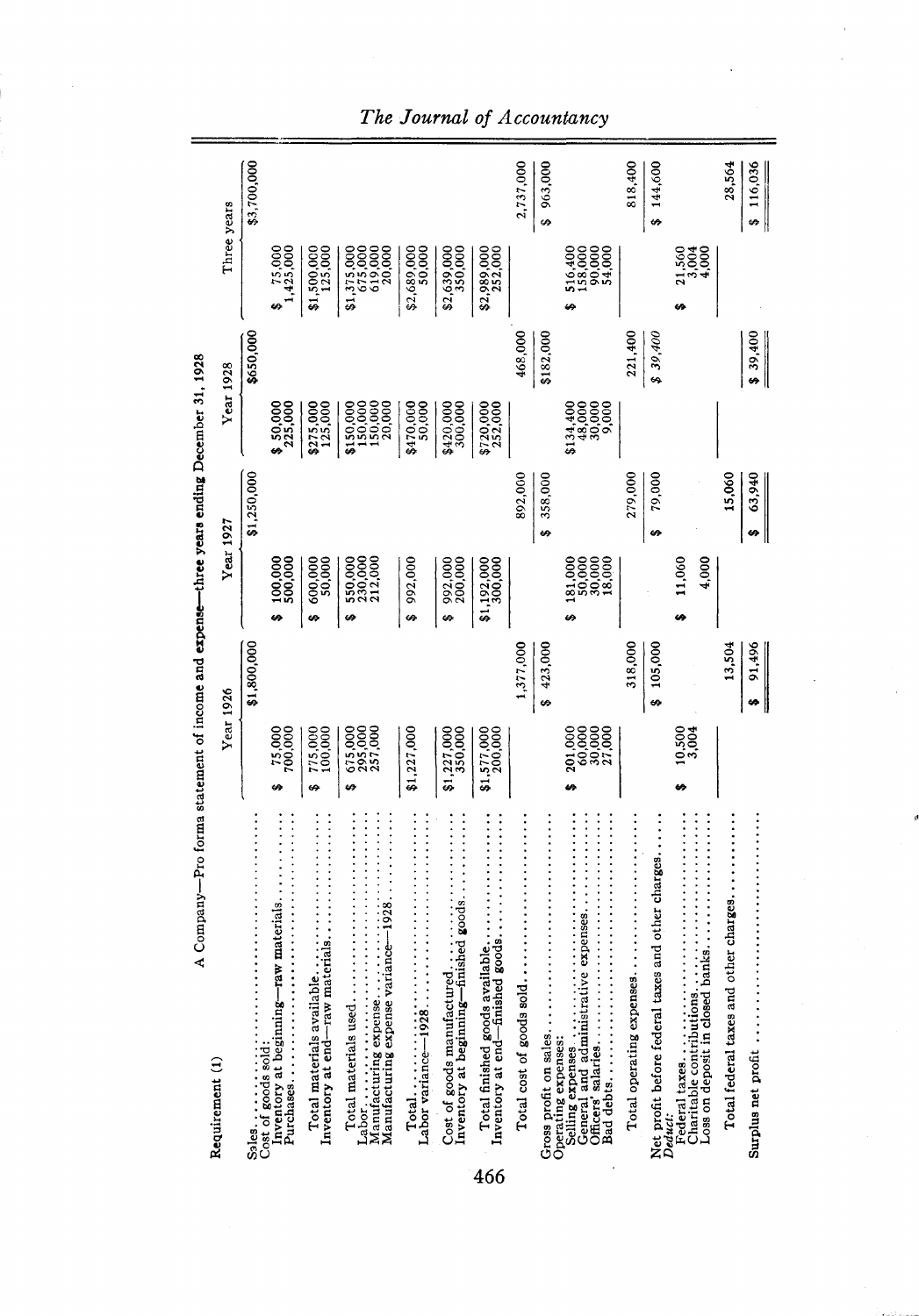| Requirement (2)                                                                                        | <b>Year 1926</b>                  |                  | <b>Year 1927</b>                    |                  |                                                                                   | <b>Year 1928</b> | Three years                                 |                        |  |
|--------------------------------------------------------------------------------------------------------|-----------------------------------|------------------|-------------------------------------|------------------|-----------------------------------------------------------------------------------|------------------|---------------------------------------------|------------------------|--|
| Sales<br>Cost of goods sold                                                                            |                                   | \$1,800,000      |                                     | \$1,250,000      |                                                                                   | \$650,000        |                                             | \$3,700,000            |  |
| Inventory at beginning-raw materials.                                                                  | $75,000$<br>$700,000$<br>۵ġ       |                  | 100,000<br>500,000<br>۵Ó            |                  | 30,000                                                                            |                  | 1,425,000                                   |                        |  |
| Inventory at end—raw materials<br>Total material available                                             | 775,000<br>100,000<br>ts,         |                  | 600,000<br>50,000<br>s,             |                  | \$275,000<br>125,000                                                              |                  | \$1,500,000<br>125,000                      |                        |  |
| Manufacturing expense variance-1928.<br>Manufacturing expense<br>Total materials used                  | 675,000<br>295,000<br>257,000     |                  | 550,000<br>230,000<br>212,000<br>4A |                  | $\begin{array}{c} 150,000 \\ 150,000 \\ 150,000 \\ 150,000 \\ 20,000 \end{array}$ |                  | \$1,375,000<br>675,000<br>619,000<br>20,000 |                        |  |
|                                                                                                        | \$1,227,000                       |                  | 992,000<br>se,                      |                  | \$470,000<br>50,000                                                               |                  | \$2,689,000<br>50,000                       |                        |  |
| Inventory at beginning-finished goods.<br>Cost of goods manufactured.                                  | \$1,227,000<br>350,000            |                  | 992,000<br>200,000<br>4A            |                  | \$420,000<br>300,000                                                              |                  | \$2,639,000<br>350,000                      |                        |  |
| Total finished goods available<br>Inventory at end-finished goods.                                     | \$1,577,000                       |                  | \$1,192,000<br>300,000              |                  | \$720,000<br>252,000                                                              |                  | \$2,989,000<br>252,000                      |                        |  |
| Total cost of goods sold                                                                               |                                   | 1,377,000        |                                     | 892,000          |                                                                                   | 468,000          |                                             | 2,737,000              |  |
| Gross profit on sales.<br>Operating expenses:<br>467                                                   |                                   | \$423,000        |                                     | \$358,000        |                                                                                   | \$182,000        |                                             | \$963,000              |  |
| General and administrative expenses.<br>Officers' salaries<br>Selling expenses<br>Bad debts            | 60,000<br>201,000<br>60,000<br>۵À |                  | 50,000<br>55,000<br>181,000<br>40   |                  | \$134,400<br>48,000<br>55,000<br>9,000                                            |                  | 158,000<br>170,000<br>54,000<br>516,400     |                        |  |
| Total operating expenses.                                                                              |                                   | 348,000          |                                     | 304,000          |                                                                                   | 246,400          |                                             | 898,400                |  |
| Net income from operations<br>Financial expenses:                                                      |                                   | 75,000<br>6Ą)    |                                     | 54,000<br>ċ9     |                                                                                   | \$ 64,400        |                                             | 64,600<br>69           |  |
| Bond expense amortization.<br>Bond interest                                                            | 24,000<br>4,000                   |                  | 21,600<br>4,000                     |                  | $$18,900$<br>$3,681$                                                              |                  | 64,500<br>11,681                            |                        |  |
| Total financial expense.                                                                               |                                   | 28,000           |                                     | 25,600           |                                                                                   | 22,581           |                                             | 76,181                 |  |
| Net profit, before federal taxes and extraneous charges<br>Deduct:                                     |                                   | 47,000<br>69     |                                     | 28,400<br>¢9     |                                                                                   | 86,981           |                                             | 11,581<br>69           |  |
| Federal taxes<br>Charitable contributions<br>Loss on deposit in closed bank<br>life insurance premium. | 4,700<br>4,3,33                   |                  | 3.976<br>1,333<br>4,000             |                  | 1,334<br>۵Ą                                                                       |                  | $8,0000$<br>$8,0000$<br>$8,0000$            |                        |  |
| Total federal taxes and extraneous charges.                                                            |                                   | 9,037            |                                     | 9,309            |                                                                                   | 1,334            |                                             | 19,680                 |  |
| Surplus net profits<br>Deduct: dividends paid                                                          |                                   | 37,963<br>42,000 |                                     | 19,091<br>22,000 |                                                                                   | \$88,315         |                                             | 31,261<br>64,000<br>Ġ9 |  |
| Net income (decrease*) in surplus                                                                      |                                   | 4,037            |                                     | 2,909<br>Ġ٩      |                                                                                   | \$88,315         |                                             | 95,261                 |  |

A Company-Statement of income and expense and surplus-three years ending December 31, 1928 —Statement of income and expense and surplus —three years ending December 31, 1928 *Students' Department*